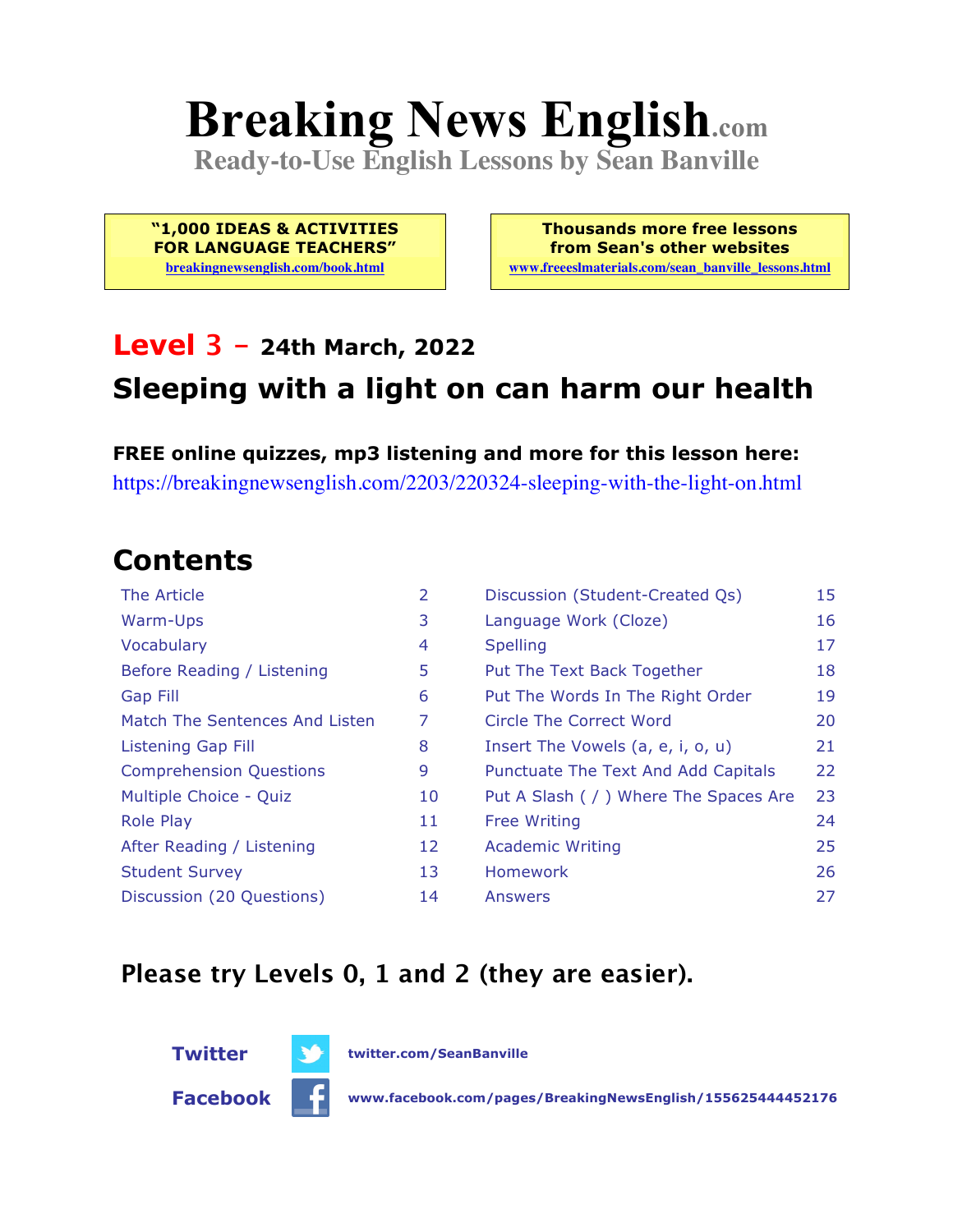### **THE ARTICLE**

From https://breakingnewsenglish.com/2203/220324-sleeping-with-the-light-on.html

 Everyone knows that good sleep is important for our health. Not everyone knows how important it is to sleep in the dark. A new report says sleeping with the light on could be bad for our health. Researchers say turning off the light when we sleep helps to keep away diabetes and heart disease. Sleeping with the light on could increase the risk of getting these diseases. The researchers said around 40 per cent of people sleep with some sort of artificial light. They said even light from a television or alarm clock could affect our health. They added that the worst thing to sleep with is a main light. Sleeping in the dark is more difficult for people who live in cities, where there is a lot of outdoor light at night.

 The researchers are from the Northwestern University Feinberg School of Medicine in Chicago, USA. The lead researcher, Dr Phyllis Zee, is an expert in sleep medicine. She said it is healthier for us to turn off all lights when we sleep. Her team conducted a study of the blood sugar levels of 20 people after nights of sleep. The people who slept with a light on had higher blood sugar levels the next morning compared to those who slept in total darkness. Dr Zee said this is because light stimulates brain activity, which raises blood sugar levels. She said there are three things we can do to reduce the risk of illness: turn off the lights, never sleep with white or blue light; and use a blackout curtain or wear an eye mask.

Sources: https://www**.thesun.co.uk**/health/17945561/how-sleep-increase-risk-killer-disease/ https://www.**smithsonianmag.com**/smart-news/sleeping-with-even-a-dim-light-can-raise-bloodsugar-and-heart-rate-180979738/ https://news.**yahoo.com**/study-shows-light-during-nighttime-032500889.html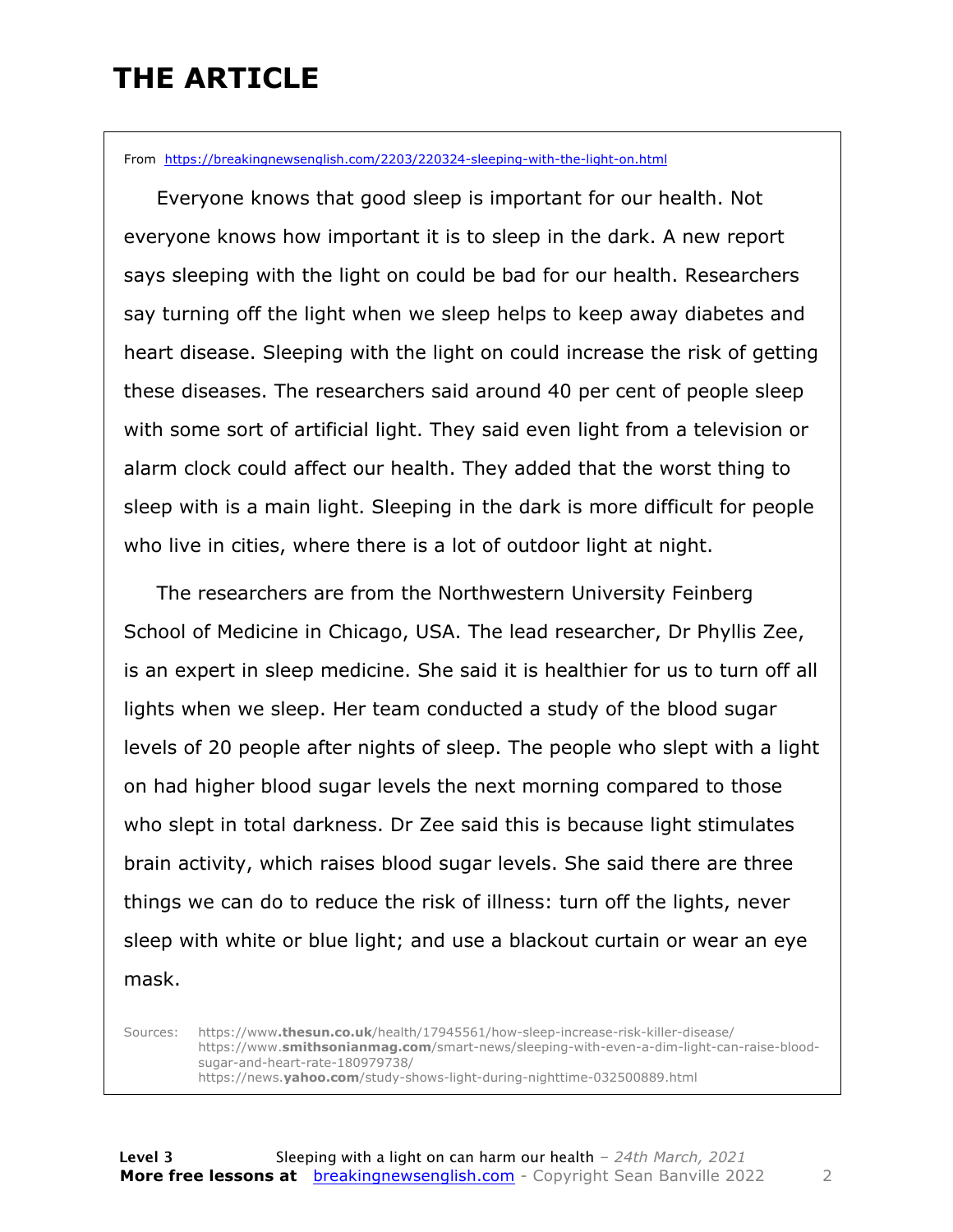#### **WARM-UPS**

**1. SLEEPING:** Students walk around the class and talk to other students about sleeping. Change partners often and share your findings.

**2. CHAT:** In pairs / groups, talk about these topics or words from the article. What will the article say about them? What can you say about these words and your life?

everyone / sleep / important / the dark / diabetes / heart disease / alarm clock / university / expert / study / blood / sugar / darkness / risk / blue light / eye mask

Have a chat about the topics you liked. Change topics and partners frequently.

**3. A WASTE OF TIME:** Students A **strongly** believe sleeping is a waste of time; Students B **strongly** believe it's the best thing ever. Change partners again and talk about your conversations.

4. I CAN'T SLEEP: Do these things help you sleep? Why / Why not? Complete this table with your partner(s). Change partners often and share what you wrote.

|                    | <b>Helpful?</b> | Why (Not)? |
|--------------------|-----------------|------------|
| Exercise           |                 |            |
| Studying English   |                 |            |
| Listening to music |                 |            |
| Counting sheep     |                 |            |
| Hot milk           |                 |            |
| Soft lighting      |                 |            |

**5. RISK:** Spend one minute writing down all of the different words you associate with the word "risk". Share your words with your partner(s) and talk about them. Together, put the words into different categories.

**6. HEALTH:** Rank these with your partner. Put the best things for our health at the top. Change partners often and share your rankings.

- Sleep
- Vegetables
- Laughter
- Exercise
- Vitamin supplements
- Music
- Chocolate
- Water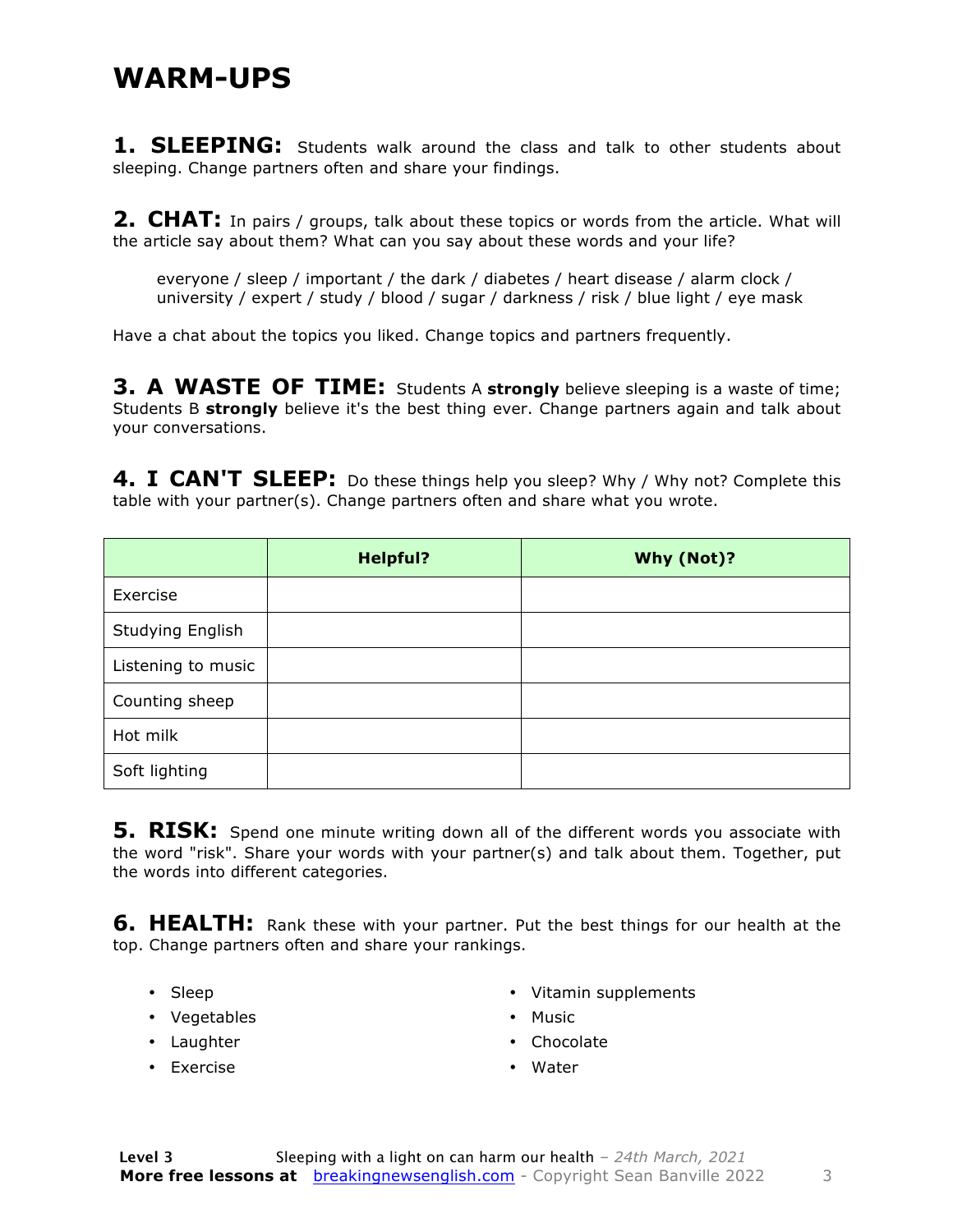### **VOCABULARY MATCHING**

#### **Paragraph 1**

| 1.  | report      | a. | A disease in which the body has too much<br>sugar in the blood.               |
|-----|-------------|----|-------------------------------------------------------------------------------|
| 2.  | diabetes    | b. | An illness or damage to the body (not<br>caused because of an injury).        |
| 3.  | increase    | c. | Done, situated, or used outside.                                              |
| 4.  | disease     | d. | Become or make greater in size, amount, or<br>degree.                         |
| 5.  | artificial  | e. | A clock or device that wakes you up at the<br>time you set.                   |
| 6.  | alarm       | f. | A piece of writing about some research.                                       |
| 7.  | outdoor     | g. | Made or produced by human beings rather<br>naturally.                         |
|     | Paragraph 2 |    |                                                                               |
|     |             |    |                                                                               |
| 8.  | lead        | h. | A person who is very knowledgeable about<br>or skillful in a particular area. |
| 9.  | expert      | i. | Did.                                                                          |
| 10. | conducted   | j. | A piece of material that covers a window.                                     |
| 11. | blood       | k. | Raise or increase levels of activity in<br>something.                         |
| 12. | stimulate   | I. | The red liquid that moves around inside our<br>body.                          |
| 13. | risk        | m. | The most important.                                                           |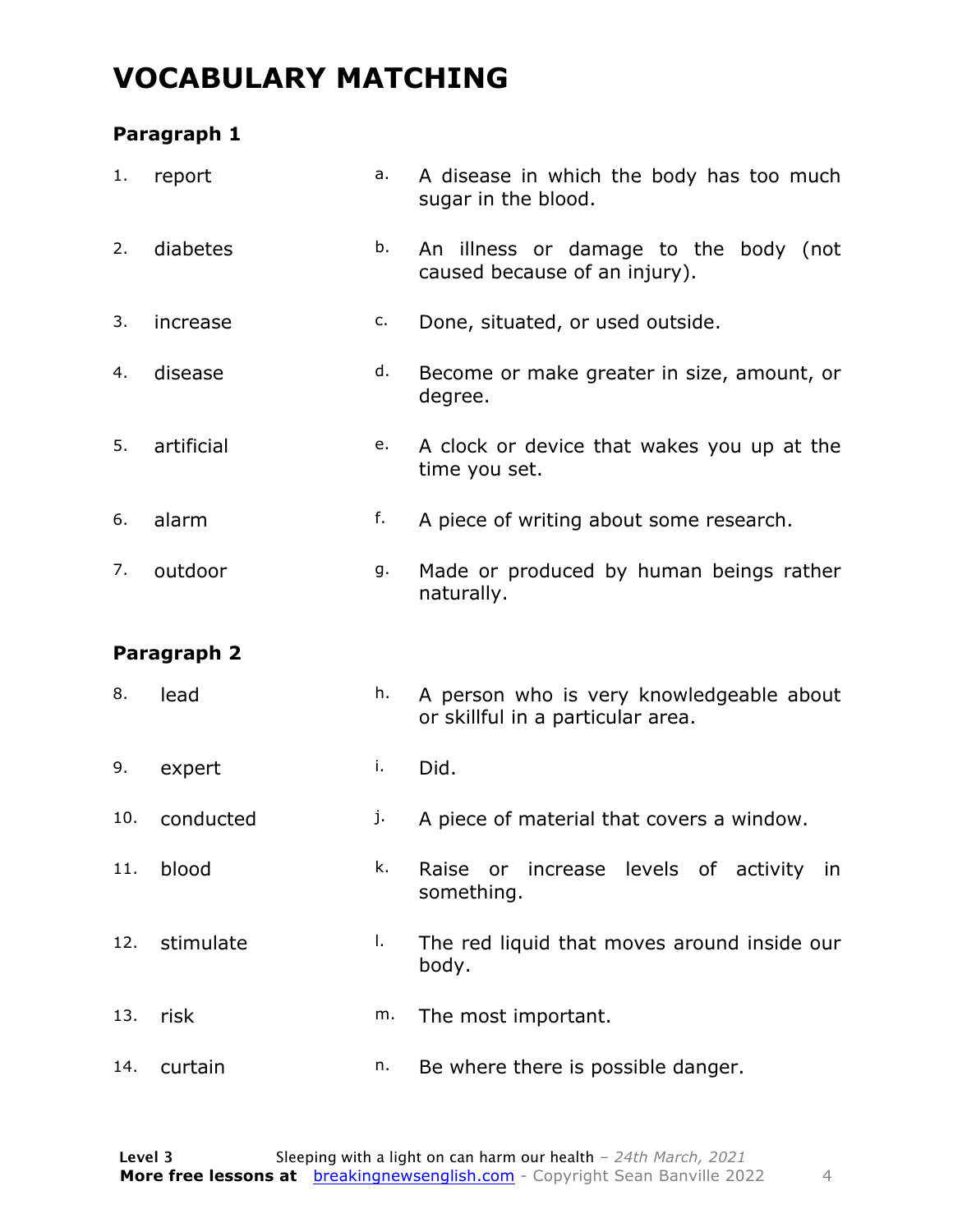### **BEFORE READING / LISTENING**

From https://breakingnewsenglish.com/2203/220324-sleeping-with-the-light-on.html

#### **1. TRUE / FALSE:** Read the headline. Guess if a-h below are true (T) or false (F).

- 1. The article says everyone knows it is important to sleep in the dark. **T / F**
- 2. Sleeping in the dark can reduce the risk of getting heart disease. **T / F**
- 3. About 40% of people sleep in the dark. **T / F**
- 4. The article says the light from alarm clocks do us no harm. **T / F**
- 5. Dr Phyllis Zee said she took medicine every night to help her sleep. **T / F**
- 6. Researchers looked at people's sleep pattern over 20 nights. **T / F**
- 7. People who slept in the dark had lower blood sugar levels. **T / F**
- 8. The doctor suggested we wear an eye mask to help us sleep. **T / F**

#### **2. SYNONYM MATCH:** (The words in **bold** are from the news article.)

- **1. important**
- **2. bad**
- **3. health**
- **4. risk**
- **5. artificial**
- **6. expert**
- **7. conducted**
- **8. total**
- **9. reduce**
- **10. wear**
- a. well-being
- b. put on
- c. man-made
- d. harmful
- e. carried out
- f. cut
- g. essential
- h. specialist
- i. chance
- j. complete

#### **3. PHRASE MATCH:** (Sometimes more than one choice is possible.)

- 1. Everyone knows that good sleep is
- 2. sleeping with the light on could be
- 3. increase the risk of
- 4. artificial
- 5. there is a lot of outdoor light
- 6. an expert in sleep
- 7. it is healthier for us to turn
- 8. blood sugar
- 9. light stimulates brain
- 10. reduce the risk
- a. activity
- b. getting these diseases
- c. light
- d. medicine
- e. levels
- f. important for our health
- g. of illness
- h. at night
- i. bad for our health
- j. off all lights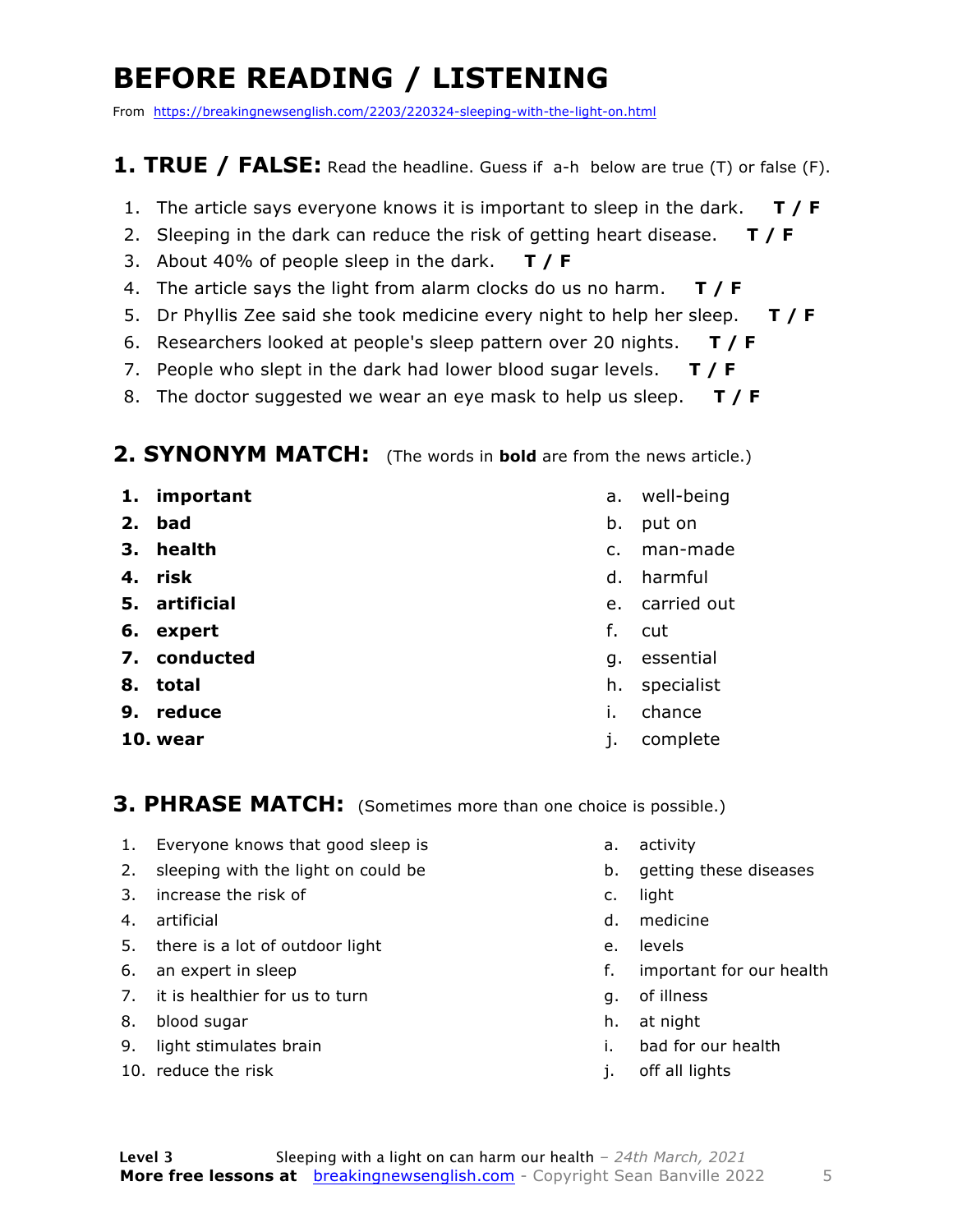### **GAP FILL**

From https://breakingnewsenglish.com/2203/220324-sleeping-with-the-light-on.html

Everyone knows that good sleep is (1) \_\_\_\_\_\_\_\_\_\_\_\_\_\_\_\_\_\_\_\_\_\_\_\_ for our health. Not everyone knows how important it is to sleep in the  $(2)$  \_\_\_\_\_\_\_\_\_\_\_\_\_\_\_\_\_\_\_\_\_\_. A new report says sleeping with the light on could be bad for our health. Researchers say turning off the light when we sleep helps to keep away (3) \_\_\_\_\_\_\_\_\_\_\_\_\_\_\_\_\_\_\_\_\_ and heart disease. Sleeping with the light on could increase the (4) \_\_\_\_\_\_\_\_\_\_\_\_\_\_\_\_\_\_\_\_\_ of getting these diseases. The researchers said around 40 per cent of people sleep with some (5) \_\_\_\_\_\_\_\_\_\_\_\_\_\_\_\_\_\_\_\_\_ of artificial light. They said even light from a television or (6) \_\_\_\_\_\_\_\_\_\_\_\_\_\_\_\_\_\_\_\_\_ clock could affect our health. They added that the  $(7)$  \_\_\_\_\_\_\_\_\_\_\_\_\_\_\_\_\_\_\_\_\_\_\_\_ thing to sleep with is a main light. Sleeping in the dark is more difficult for people who live in cities, where there is a lot of (8) \_\_\_\_\_\_\_\_\_\_\_\_\_\_\_\_\_\_\_\_\_ light at night. *dark outdoor important alarm risk worst diabetes sort*

The researchers are from the Northwestern University Feinberg School of Medicine in Chicago, USA. The (9) \_\_\_\_\_\_\_\_\_\_\_\_\_\_\_\_\_\_\_\_\_\_\_\_ researcher, Dr Phyllis Zee, is an (10) \_\_\_\_\_\_\_\_\_\_\_\_\_\_\_\_\_\_\_\_\_\_\_ in sleep medicine. She said it is healthier for us to turn off all lights when we sleep. Her team conducted a study of the blood  $(11)$  levels of 20 people after nights of sleep. The people who slept with a light on had higher blood sugar levels the next  $(12)$  \_\_\_\_\_\_\_\_\_\_\_\_\_\_\_\_\_\_\_\_\_\_\_\_\_\_\_ compared to those who slept in total darkness. Dr Zee said this is because light (13) \_\_\_\_\_\_\_\_\_\_\_\_\_\_\_\_\_\_\_\_\_ brain activity, which (14) \_\_\_\_\_\_\_\_\_\_\_\_\_\_\_\_\_\_\_\_\_ blood sugar levels. She said there are three things we can do to reduce the  $(15)$  \_\_\_\_\_\_\_\_\_\_\_\_\_\_\_\_\_\_\_\_\_\_\_ of illness: turn off the lights, never sleep with white or blue light; and use a blackout curtain or wear an eye (16) \_\_\_\_\_\_\_\_\_\_\_\_\_\_\_\_\_\_\_\_\_\_. *stimulates expert morning risk lead mask sugar raises*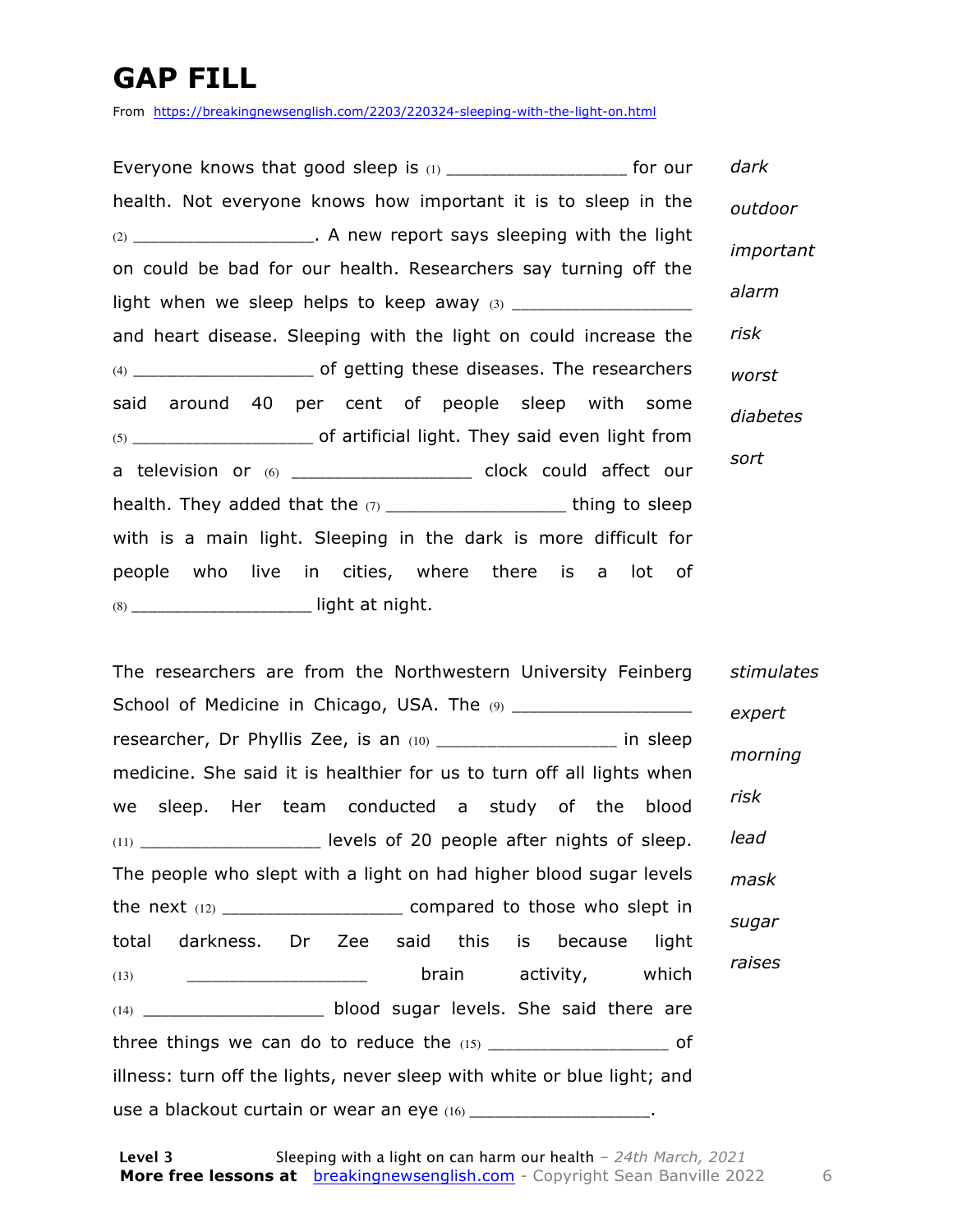#### **LISTENING – Guess the answers. Listen to check.**

From https://breakingnewsenglish.com/2203/220324-sleeping-with-the-light-on.html

| 1) Everyone knows that good sleep is important ______                              |
|------------------------------------------------------------------------------------|
| a. four our health                                                                 |
| b. for our health                                                                  |
| c. fore our health                                                                 |
| d. fro our health                                                                  |
| 2) Not everyone knows how important it is to sleep _______                         |
| a. on the dark                                                                     |
| b. in the dark                                                                     |
| c. in a dark                                                                       |
| d. on a dark                                                                       |
| 3) Researchers say turning off the light when we sleep helps to ________________   |
| a. keep away diabolical                                                            |
| b. keep away die a beet is                                                         |
| c. keep away diabetes                                                              |
| d. keep away dye a beet is                                                         |
| 4) The researchers said around 40 per cent of people sleep with some sort ______   |
| a. of artificially light                                                           |
| b. of artificial right                                                             |
| c. of artificial lite                                                              |
|                                                                                    |
| d. of artificial light                                                             |
| 5) They added that the worst thing to sleep with is ______                         |
| a. a mainly light                                                                  |
| b. a mean light                                                                    |
| c. a main light                                                                    |
| d. a mane light                                                                    |
| 6) The lead researcher, Dr Phyllis Zee, is an ______                               |
| a. experts in sleep                                                                |
| b. expert in sleep                                                                 |
| c. expertise in sleep                                                              |
| d. excerpt in sleep                                                                |
| 7) Her team conducted a study of the ______                                        |
| a. blood sugar levels                                                              |
| b. blood sugary levels                                                             |
| c. blood sugared levels                                                            |
| d. blood sugars levels                                                             |
| 8) the next morning compared to those who slept ______                             |
| a. in totally darkness                                                             |
| b. in totality darkness                                                            |
| c. in totalled darkness                                                            |
| d. in total darkness                                                               |
| 9) She said there are three things we can do to _______                            |
| a. reduce the risqué                                                               |
| b. reduce the risk                                                                 |
| c. reduce the brisk                                                                |
| d. reduce the wrist                                                                |
| 10) never sleep with white or blue light; and use a blackout curtain or wear _____ |
| a. an eye mask                                                                     |
| b. an eye mast                                                                     |
|                                                                                    |

- c. an eye makes
	- d. an eye marks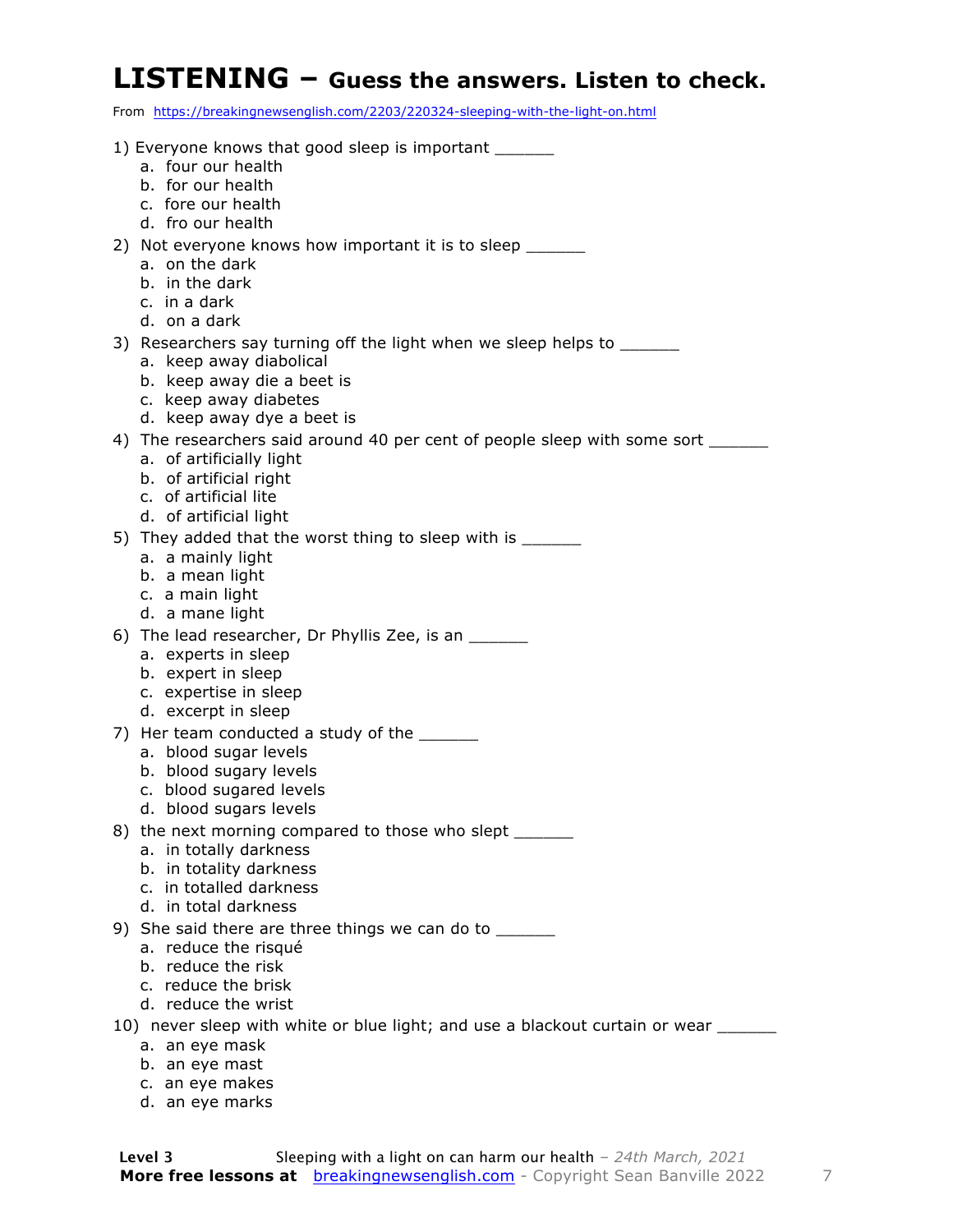#### **LISTENING – Listen and fill in the gaps**

From https://breakingnewsenglish.com/2203/220324-sleeping-with-the-light-on.html

Everyone knows that good sleep is important  $(1)$ Not everyone knows how important it is to sleep in the dark. A new report says sleeping with the light on (2) \_\_\_\_\_\_\_\_\_\_\_\_\_\_\_\_\_\_\_\_ for our health. Researchers say turning off the light when we sleep helps to keep away diabetes and heart disease. Sleeping with the light on could (3) \_\_\_\_\_\_\_\_\_\_\_\_\_\_\_\_\_\_\_\_ of getting these diseases. The researchers said around 40 per cent of people sleep with some sort (4) \_\_\_\_\_\_\_\_\_\_\_\_\_\_\_\_\_\_\_\_. They said even light from a television or alarm clock could affect our health. They added that the worst thing to sleep with is (5) \_\_\_\_\_\_\_\_\_\_\_\_\_\_\_\_\_\_\_\_. Sleeping in the dark is more difficult for people who live in cities, where there is a lot of (6) \_\_\_\_\_\_\_\_\_\_\_\_\_\_\_\_\_\_\_\_ night.

The researchers are from the Northwestern University Feinberg School of Medicine in Chicago, USA. The lead researcher, Dr Phyllis Zee, (7) **The in sleep medicine.** She said it is healthier for us to turn (8) \_\_\_\_\_\_\_\_\_\_\_\_\_\_\_\_\_\_\_\_ when we sleep. Her team conducted a study of the (9) \_\_\_\_\_\_\_\_\_\_\_\_\_\_\_\_\_\_\_\_ of 20 people after nights of sleep. The people who slept with a light on had higher blood sugar levels the next morning compared to those who slept (10) \_\_\_\_\_\_\_\_\_\_\_\_\_\_\_\_\_\_\_\_\_\_\_\_\_\_. Dr Zee said this is because light stimulates brain activity, which raises blood sugar levels. She said there are three things we can (11) \_\_\_\_\_\_\_\_\_\_\_\_\_\_\_\_\_\_\_\_\_\_\_\_\_\_\_\_ the risk of illness: turn off the lights, never sleep with white or blue light; and use a blackout curtain or wear (12) \_\_\_\_\_\_\_\_\_\_\_\_\_\_\_\_\_\_\_\_\_\_\_\_.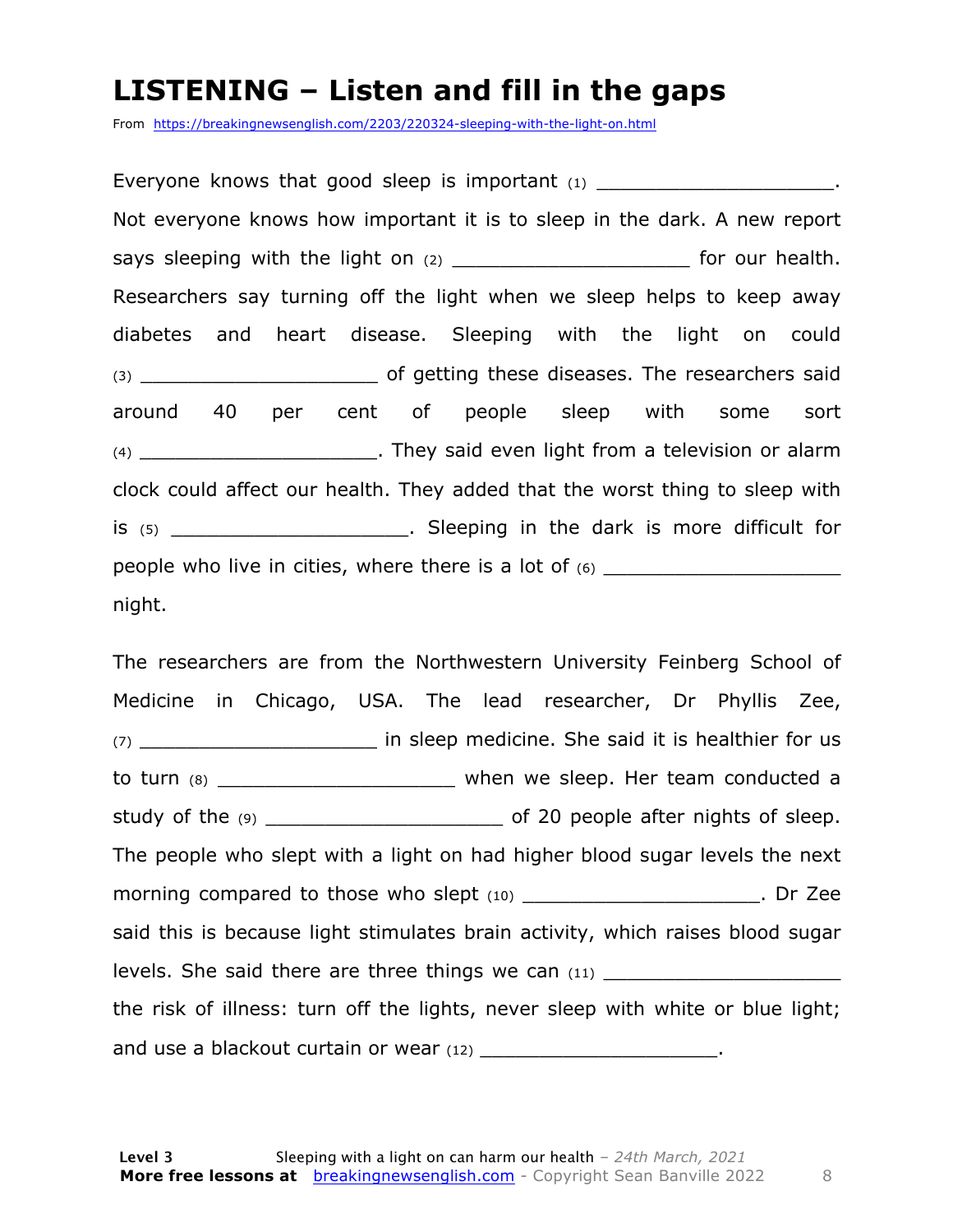### **COMPREHENSION QUESTIONS**

From https://breakingnewsenglish.com/2203/220324-sleeping-with-the-light-on.html

- 1. What does everyone know that sleep is good for?
- 2. What disease could sleeping in the dark keep away besides diabetes?
- 3. What percentage of people sleep with an artificial light?
- 4. What does the article say is the worst thing to sleep with?
- 5. Where is there a lot of outdoor light at night?
- 6. What is Dr Phyllis Zee an expert in?
- 7. How many people took part in a study on sleep?
- 8. Who had higher levels of blood sugar?
- 9. What does light stimulate?
- 10. What kinds of light does the doctor say we should not fall asleep to?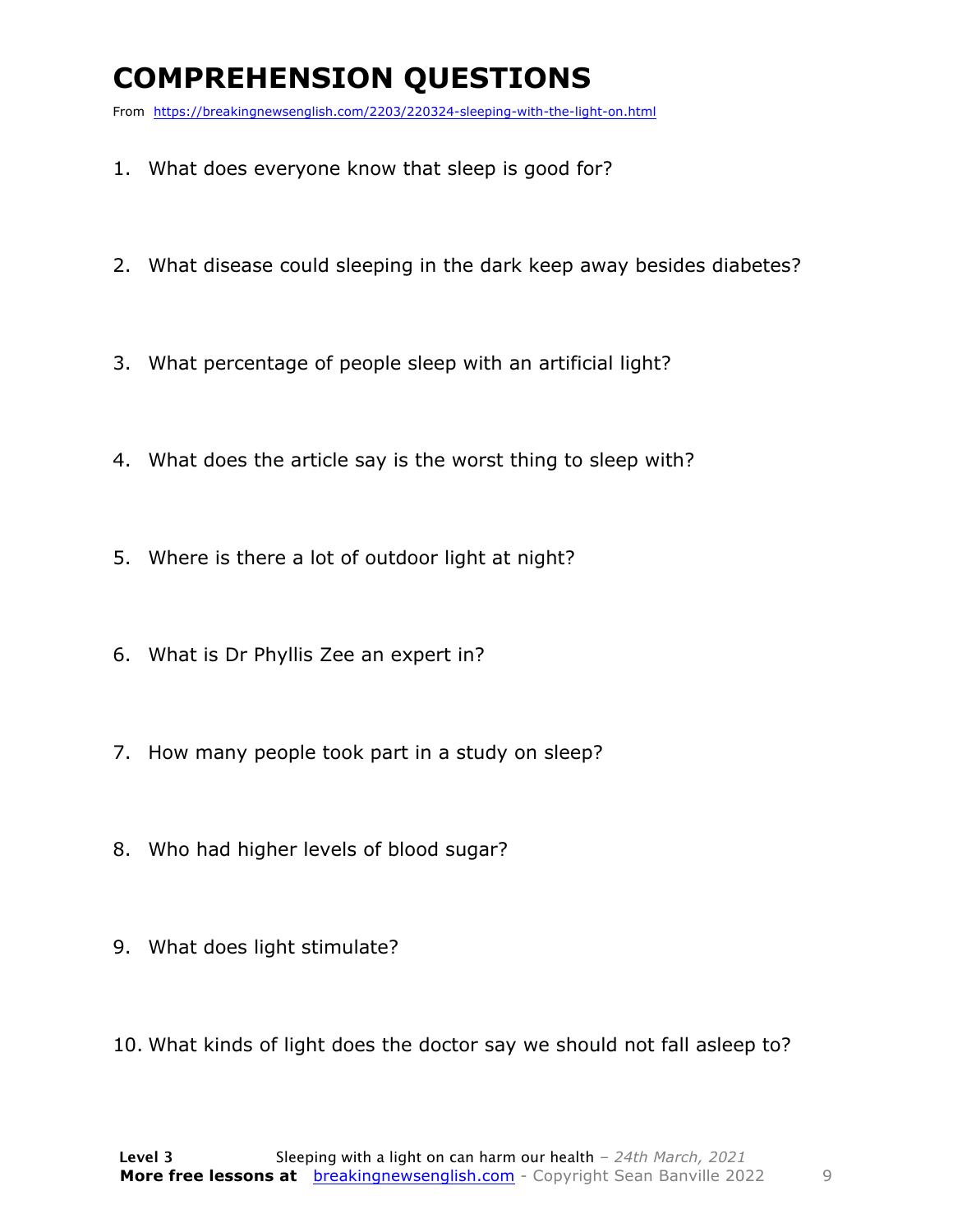### **MULTIPLE CHOICE - QUIZ**

From https://breakingnewsenglish.com/2203/220324-sleeping-with-the-light-on.html

| 1) What does everyone know that                                                                                   | 6) What is Dr Phyllis Zee an expert                                                        |
|-------------------------------------------------------------------------------------------------------------------|--------------------------------------------------------------------------------------------|
| sleep is good for?                                                                                                | in?                                                                                        |
| a) babies                                                                                                         | a) sleep medicine                                                                          |
| b) our health                                                                                                     | b) light therapy                                                                           |
| c) studying English                                                                                               | c) blood sugar                                                                             |
| d) getting through the day                                                                                        | d) studying                                                                                |
| 2) What disease could sleeping in                                                                                 | 7) How many people took part in a                                                          |
| the dark keep away besides                                                                                        | study on sleep?                                                                            |
| diabetes?                                                                                                         | a) 30                                                                                      |
| a) insomnia                                                                                                       | $b)$ 25                                                                                    |
| b) cancer                                                                                                         | c) $20$                                                                                    |
| c) mental health                                                                                                  | $d)$ 35                                                                                    |
| d) heart disease                                                                                                  | 8) Who had higher levels of blood                                                          |
| 3) What percentage of people sleep                                                                                | sugar?                                                                                     |
| with an artificial light?                                                                                         | a) people who slept with a light                                                           |
| a) 50%                                                                                                            | b) men over 50                                                                             |
| b) 60%                                                                                                            | c) obese children                                                                          |
| c) $40%$                                                                                                          | d) people who ate lots of chocolate                                                        |
| d) 72%                                                                                                            | 9) What does light stimulate?                                                              |
| 4) What does the article say is the                                                                               | a) getting out of bed                                                                      |
| worst thing to sleep with?                                                                                        | b) reading                                                                                 |
| a) a main light                                                                                                   | c) the eyes                                                                                |
| b) a hot water bottle                                                                                             | d) brain activity                                                                          |
| c) an electric blanket                                                                                            | 10) What kinds of light does the                                                           |
| d) a teddy bear                                                                                                   | doctor say we should not fall asleep                                                       |
| 5) Where is there a lot of outdoor<br>light at night?<br>a) the sky<br>b) cities<br>c) in parks<br>d) on the moon | to?<br>a) ultraviolet light<br>b) soft lighting<br>c) blue or white light<br>d) neon light |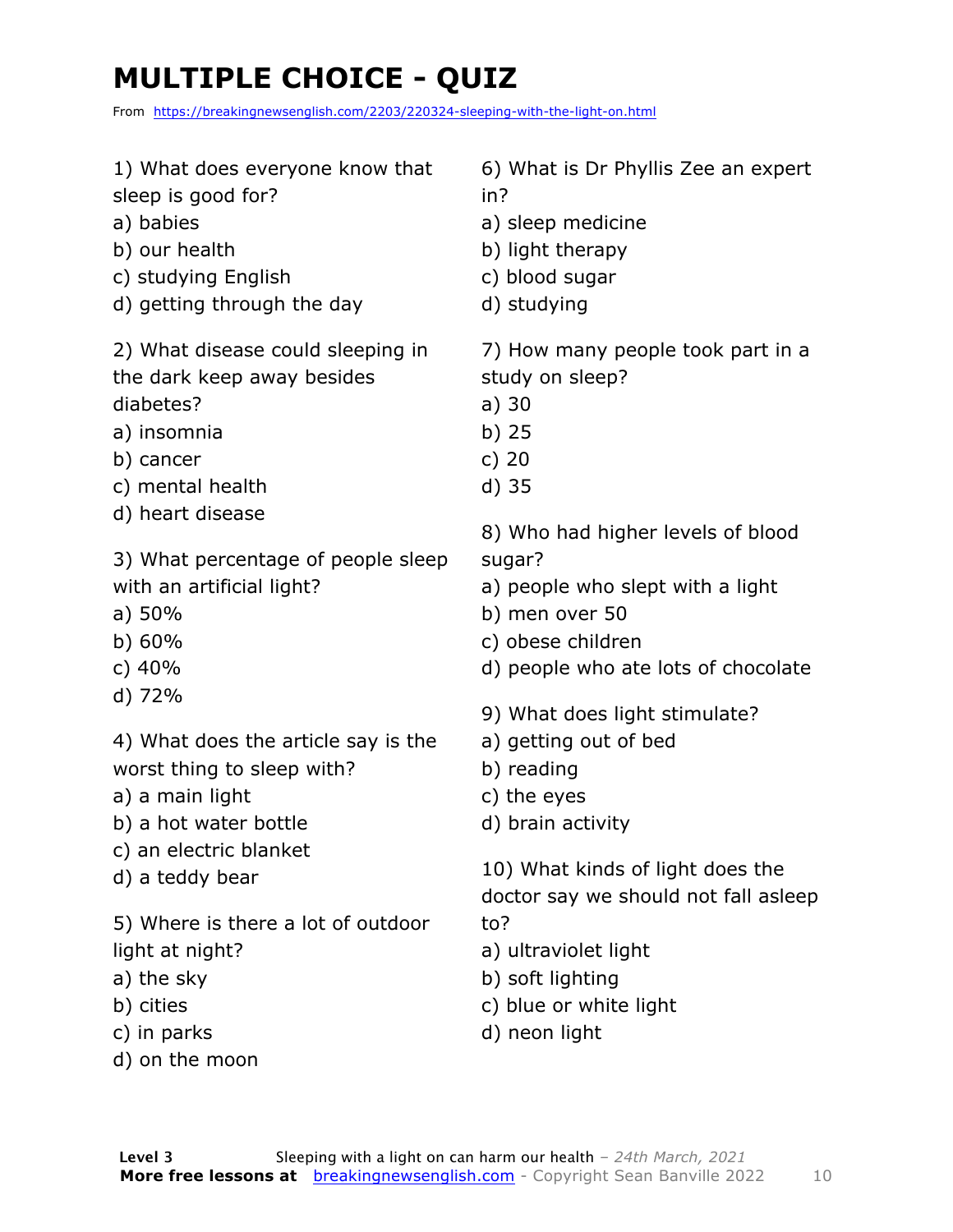### **ROLE PLAY**

From https://breakingnewsenglish.com/2203/220324-sleeping-with-the-light-on.html

#### **Role A – Sleep**

You think sleep is the most important thing for good health. Tell the others three reasons why. Tell them what is wrong with their things. Also, tell the others which is the least important of these (and why): vegetables, exercise or water.

#### **Role B – Vegetables**

You think vegetables are the most important thing for good health. Tell the others three reasons why. Tell them what is wrong with their things. Also, tell the others which is the least important of these (and why): sleep, exercise or water.

#### **Role C – Exercise**

You think exercise is the most important thing for good health. Tell the others three reasons why. Tell them what is wrong with their things. Also, tell the others which is the least important of these (and why): vegetables, sleep or water.

#### **Role D – Water**

You think water is the most important thing for good health. Tell the others three reasons why. Tell them what is wrong with their things. Also, tell the others which is the least important of these (and why): vegetables, exercise or sleep.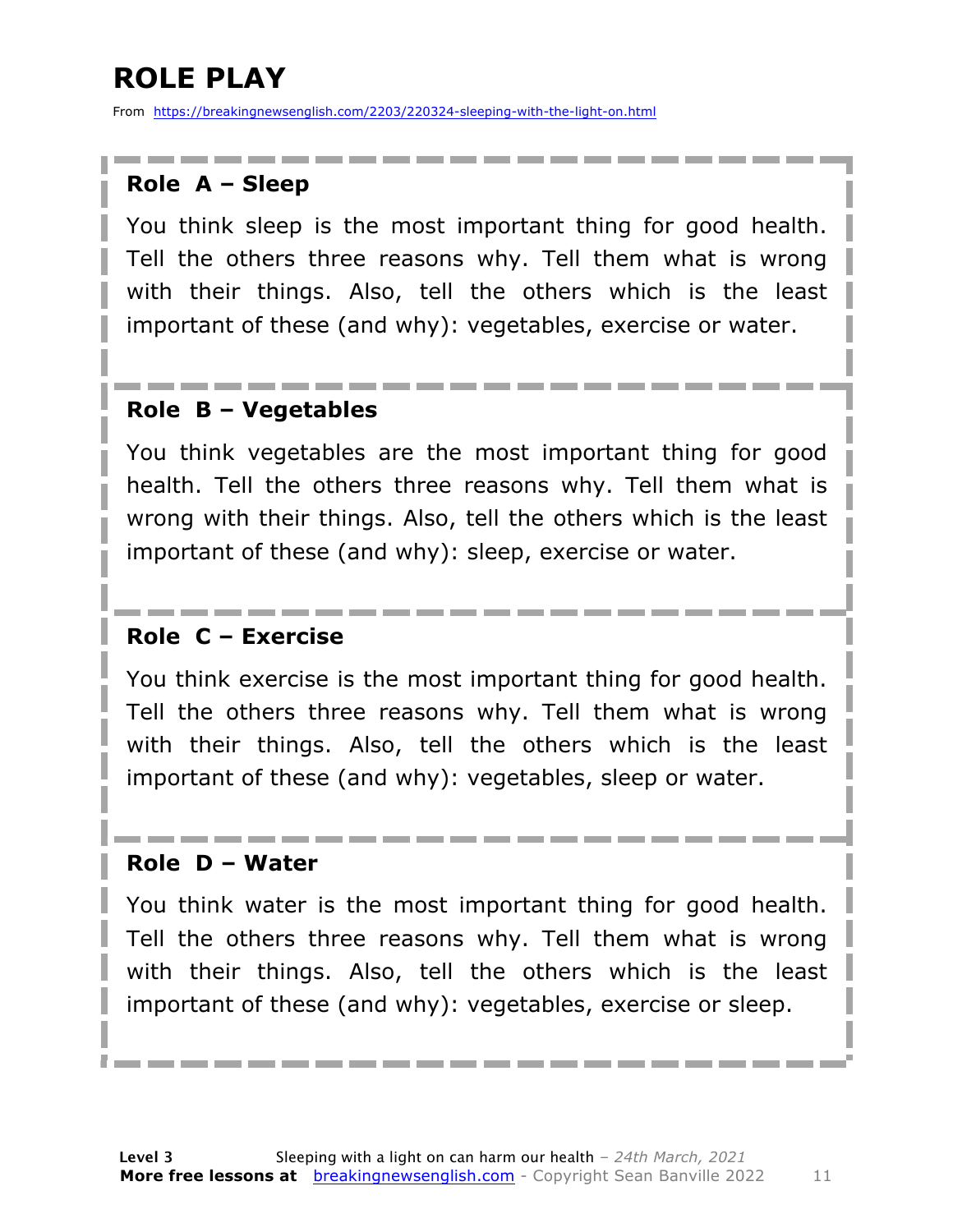## **AFTER READING / LISTENING**

From https://breakingnewsenglish.com/2203/220324-sleeping-with-the-light-on.html

**1. WORD SEARCH:** Look in your dictionary / computer to find collocates, other meanings, information, synonyms … for the words 'light' and 'sleep'.

| light | $\overline{\phantom{a}}$ sleep |
|-------|--------------------------------|
|       |                                |
|       |                                |
|       |                                |

- Share your findings with your partners.
- Make questions using the words you found.
- Ask your partner / group your questions.

2. **ARTICLE OUESTIONS:** Look back at the article and write down some questions you would like to ask the class about the text.

- Share your questions with other classmates / groups.
- Ask your partner / group your questions.

**3. GAP FILL:** In pairs / groups, compare your answers to this exercise. Check your answers. Talk about the words from the activity. Were they new, interesting, worth learning…?

**4. VOCABULARY:** Circle any words you do not understand. In groups, pool unknown words and use dictionaries to find their meanings.

**5. TEST EACH OTHER:** Look at the words below. With your partner, try to recall how they were used in the text:

| new<br>$\bullet$  | lead<br>$\bullet$ |
|-------------------|-------------------|
| keep<br>$\bullet$ | • expert          |
| $\cdot$ risk      | $\cdot$ team      |
| • artificial      | • total           |
| • worst           | $\cdot$ reduce    |
| • cities          | wear<br>$\bullet$ |
|                   |                   |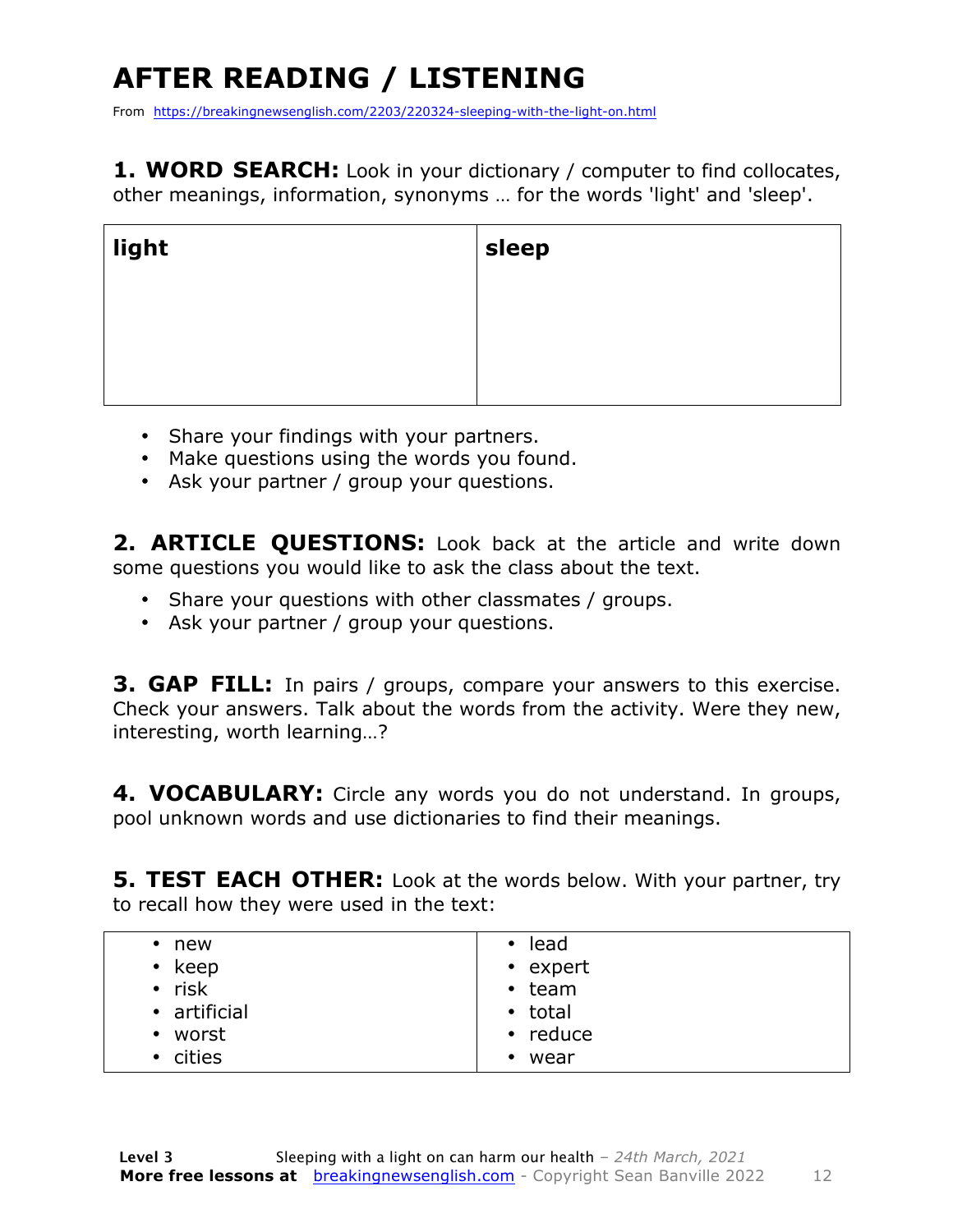### **SLEEPING SURVEY**

From https://breakingnewsenglish.com/2203/220324-sleeping-with-the-light-on.html

Write five GOOD questions about sleeping in the table. Do this in pairs. Each student must write the questions on his / her own paper.

When you have finished, interview other students. Write down their answers.

|      | STUDENT 1 | STUDENT 2 | STUDENT 3 |
|------|-----------|-----------|-----------|
| Q.1. |           |           |           |
| Q.2. |           |           |           |
| Q.3. |           |           |           |
| Q.4. |           |           |           |
| Q.5. |           |           |           |

- Now return to your original partner and share and talk about what you found out. Change partners often.
- Make mini-presentations to other groups on your findings.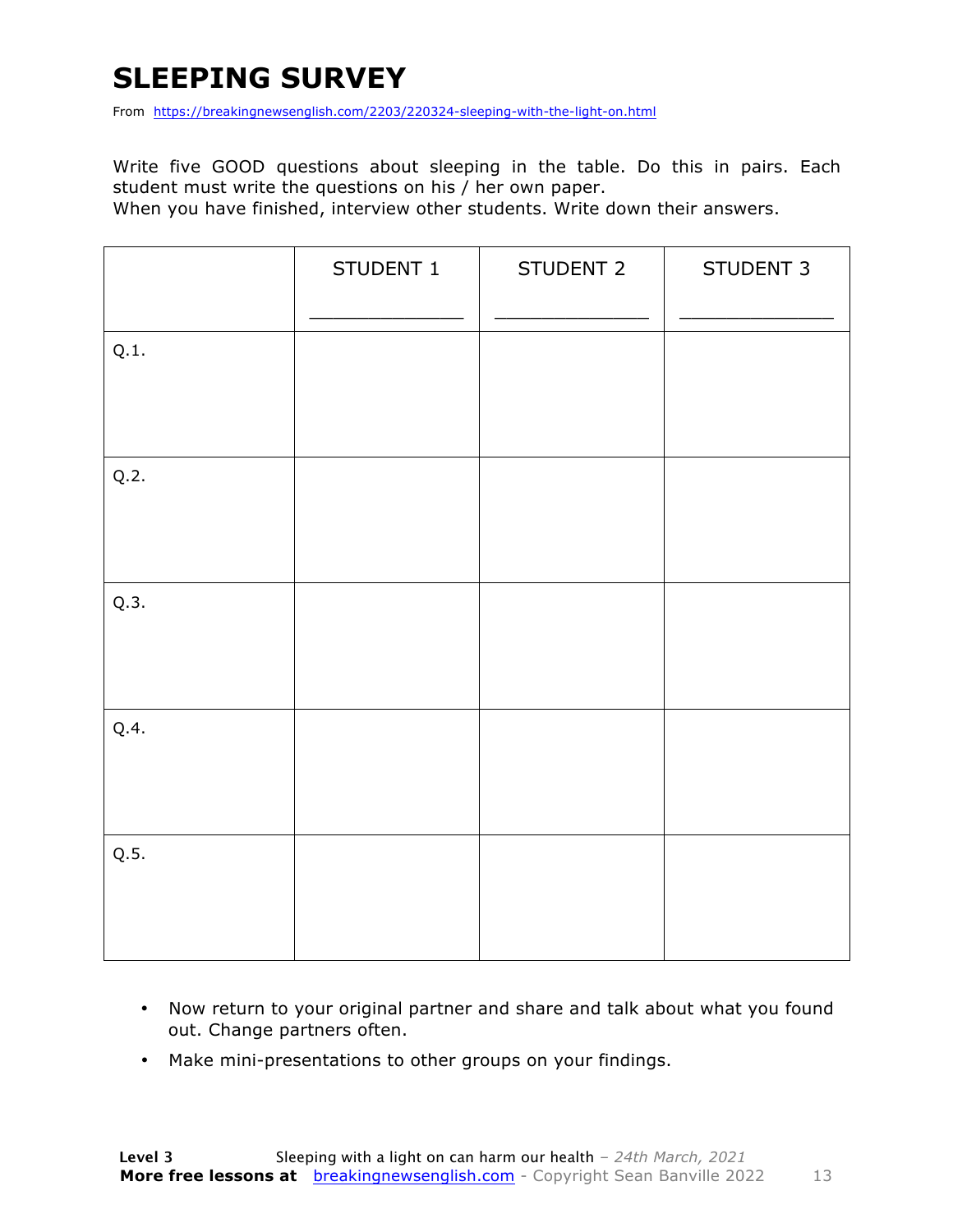### **SLEEPING DISCUSSION**

STUDENT A's QUESTIONS (Do not show these to student B)

- 1. What did you think when you read the headline?
- 2. What images are in your mind when you hear the word 'sleep'?
- 3. How important is sleep to you?
- 4. What do you do if you cannot sleep?
- 5. Do you need a light to sleep?
- 6. How does sleep affect our health?
- 7. Can you sleep if a light is on?
- 8. Would you prefer to sleep in the city or countryside?
- 9. Should people have a television in their bedroom?
- 10. What advice do you have for people who cannot sleep?

*Sleeping with a light on can harm our health – 24th March, 2022* Thousands more free lessons at breakingnewsenglish.com

-----------------------------------------------------------------------------

#### **SLEEPING DISCUSSION**

STUDENT B's QUESTIONS (Do not show these to student A)

- 11. Did you like reading this article? Why/not?
- 12. What do you think of when you hear the word 'light'?
- 13. What do you think about what you read?
- 14. Is it a good idea to take medicine to help you sleep?
- 15. What happens when you do not get enough sleep?
- 16. What things help you sleep well?
- 17. Is it easy for you to sleep on a train or bus?
- 18. Is it easy for you to sleep outside when camping?
- 19. Do you care what colour the lights are in your bedroom?
- 20. What questions would you like to ask the researchers?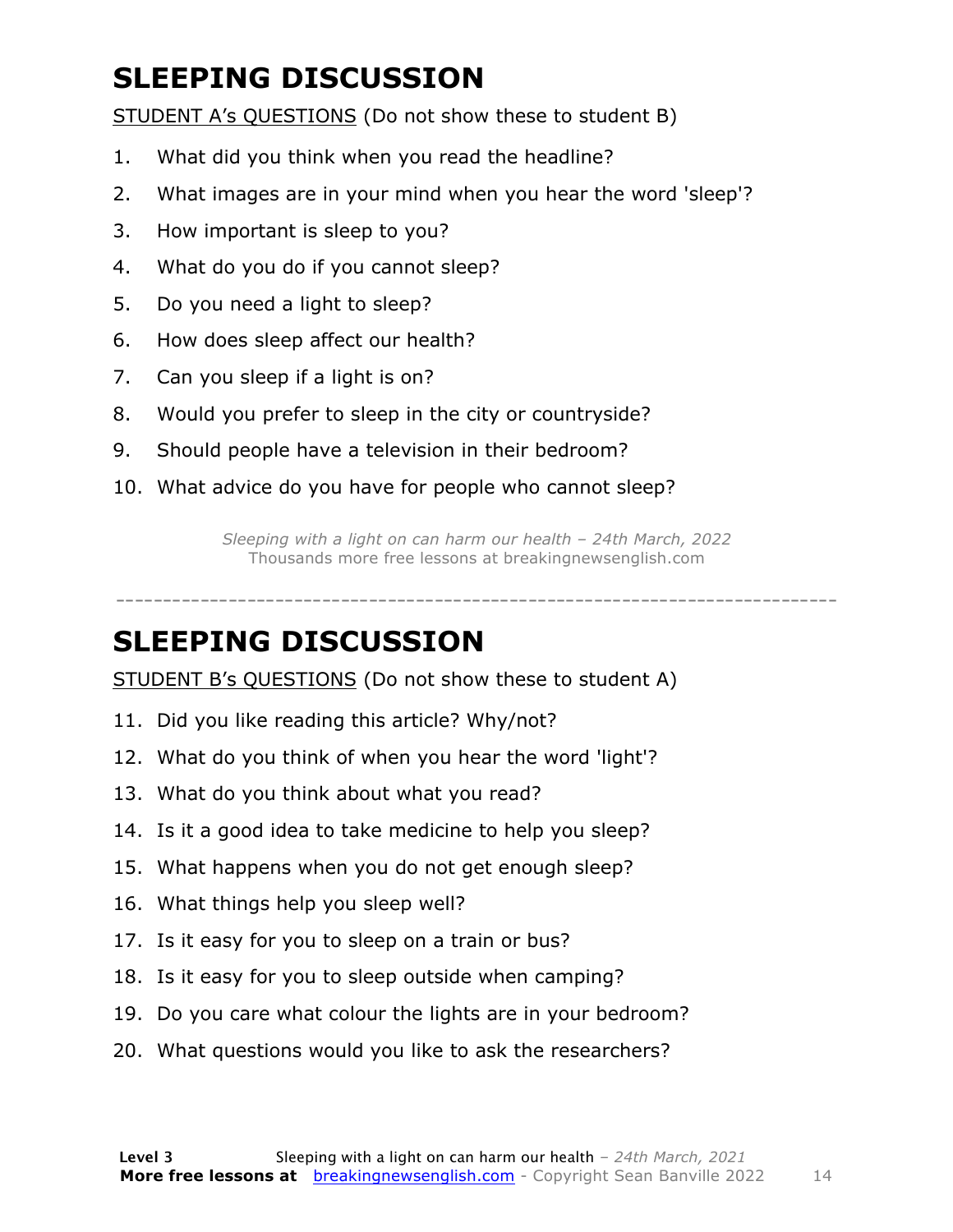### **DISCUSSION (Write your own questions)**

STUDENT A's QUESTIONS (Do not show these to student B)

| 1. |                                                                                                                 |
|----|-----------------------------------------------------------------------------------------------------------------|
|    |                                                                                                                 |
| 2. |                                                                                                                 |
|    |                                                                                                                 |
| 3. |                                                                                                                 |
|    |                                                                                                                 |
| 4. | the contract of the contract of the contract of the contract of the contract of the contract of the contract of |
|    |                                                                                                                 |
| 5. |                                                                                                                 |
|    |                                                                                                                 |
| 6. |                                                                                                                 |
|    | Copyright © breakingnewsenglish.com 2021                                                                        |

### **DISCUSSION (Write your own questions)**

STUDENT B's QUESTIONS (Do not show these to student A)

| 1. |                                                                                                                       |  |
|----|-----------------------------------------------------------------------------------------------------------------------|--|
| 2. |                                                                                                                       |  |
|    | <u> 1980 - Jan Samuel Barbara, margaret e</u> n 1980 eta 1980 eta 1980 eta 1980 eta 1980 eta 1980 eta 1980 eta 1980 e |  |
| 3. |                                                                                                                       |  |
| 4. | <u> 1980 - Johann Barn, mars ann an t-Amhain an t-Amhain an t-Amhain an t-Amhain an t-Amhain an t-Amhain an t-Amh</u> |  |
|    |                                                                                                                       |  |
| 5. | <u> 1980 - Johann Barbara, martin din bashkar (</u>                                                                   |  |
| 6. | <u> 1989 - Jan Stein Stein, fransk politik (f. 1989)</u>                                                              |  |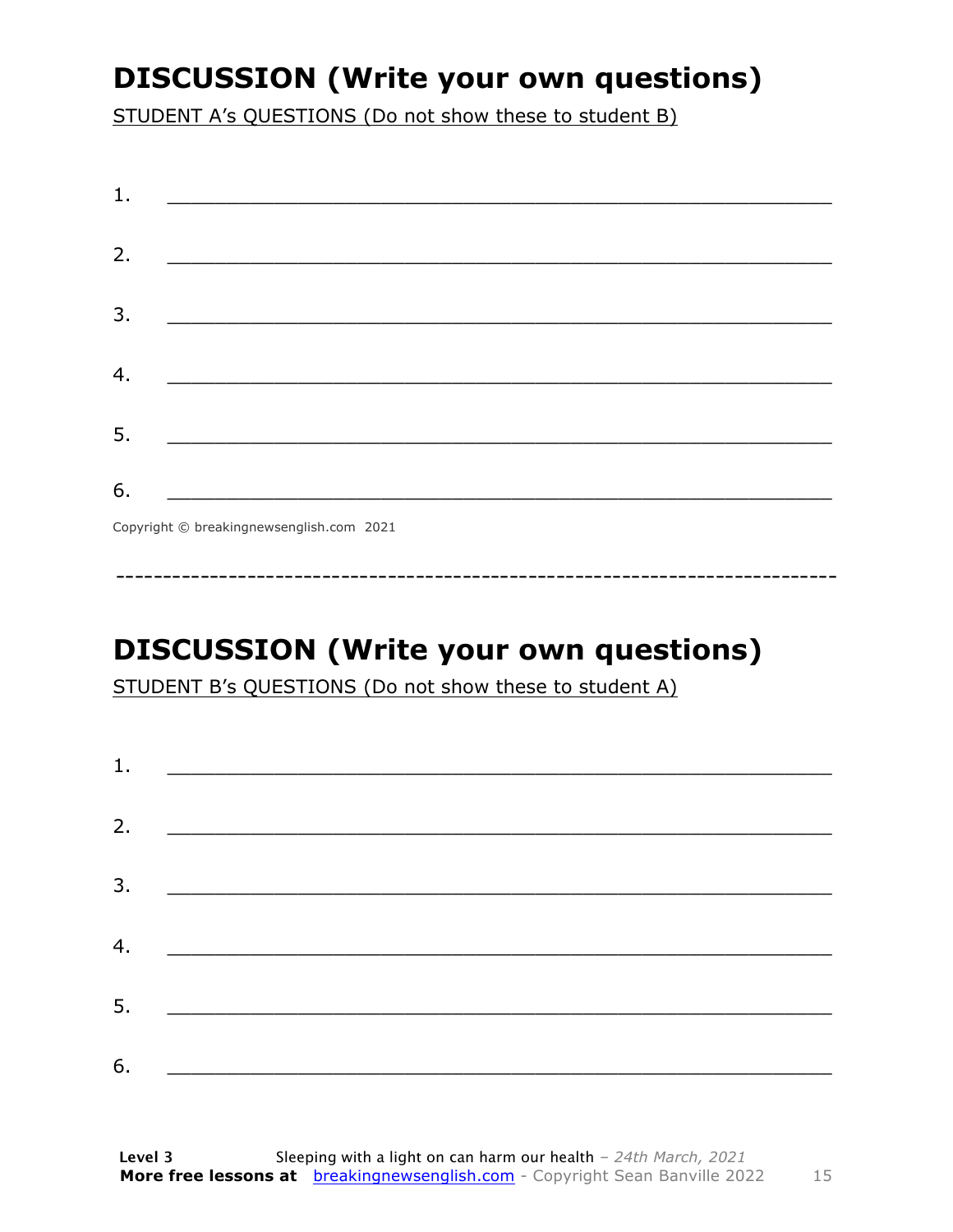### **LANGUAGE - CLOZE**

From https://breakingnewsenglish.com/2203/220324-sleeping-with-the-light-on.html

Everyone knows that good sleep is  $(1)$  for our health. Not everyone knows how important it is to sleep in the dark. A new report says sleeping with the light on could be (2) could be (2) cour health. Researchers say turning off the light when we sleep helps to keep away diabetes and heart disease. Sleeping with the light on could increase the (3) \_\_\_\_ of getting these diseases. The researchers said around 40 per cent of people sleep with some sort (4) artificial light. They said even light from a television or alarm clock could affect our health. They (5) that the worst thing to sleep with is a main light. Sleeping in the dark is more difficult (6) \_\_\_\_ people who live in cities, where there is a lot of outdoor light at night.

The researchers are from the Northwestern University Feinberg School of Medicine in Chicago, USA. The (7) \_\_\_\_\_ researcher, Dr Phyllis Zee, is an expert in sleep medicine. She said it is healthier (8) \_\_\_\_ us to turn off all lights when we sleep. Her team conducted a study (9) \_\_\_\_\_ the blood sugar levels of 20 people after nights of sleep. The people who slept with a light on had higher blood sugar levels the next morning compared to those who slept (10) \_\_\_\_ total darkness. Dr Zee said this is because light  $(11)$  \_\_\_\_ brain activity, which raises blood sugar levels. She said there are three things we can do to reduce the risk of illness: turn off the lights, never sleep with white or blue light; and use a blackout curtain or (12) \_\_\_\_ an eye mask.

#### **Put the correct words from the table below in the above article.**

| 1.  | (a) | import    | (b) | importance | (c) | importantly | (d) | important |
|-----|-----|-----------|-----|------------|-----|-------------|-----|-----------|
| 2.  | (a) | baddie    | (b) | badness    | (c) | badly       | (d) | bad       |
| 3.  | (a) | risqué    | (b) | risk       | (c) | risky       | (d) | risked    |
| 4.  | (a) | by        | (b) | at         | (c) | оf          | (d) | on        |
| 5.  | (a) | plus      | (b) | also       | (c) | added       | (d) | totalled  |
| 6.  | (a) | for       | (b) | as         | (c) | at          | (d) | by        |
| 7.  | (a) | iron      | (b) | lead       | (c) | steel       | (d) | gold      |
| 8.  | (a) | for       | (b) | at         | (c) | on          | (d) | by        |
| 9.  | (a) | at        | (b) | of         | (c) | by          | (d) | to        |
| 10. | (a) | on        | (b) | at         | (c) | in          | (d) | by        |
| 11. | (a) | simulates | (b) | simmers    | (c) | stimulates  | (d) | stems     |
| 12. | (a) | eye       | (b) | do         | (c) | put         | (d) | wear      |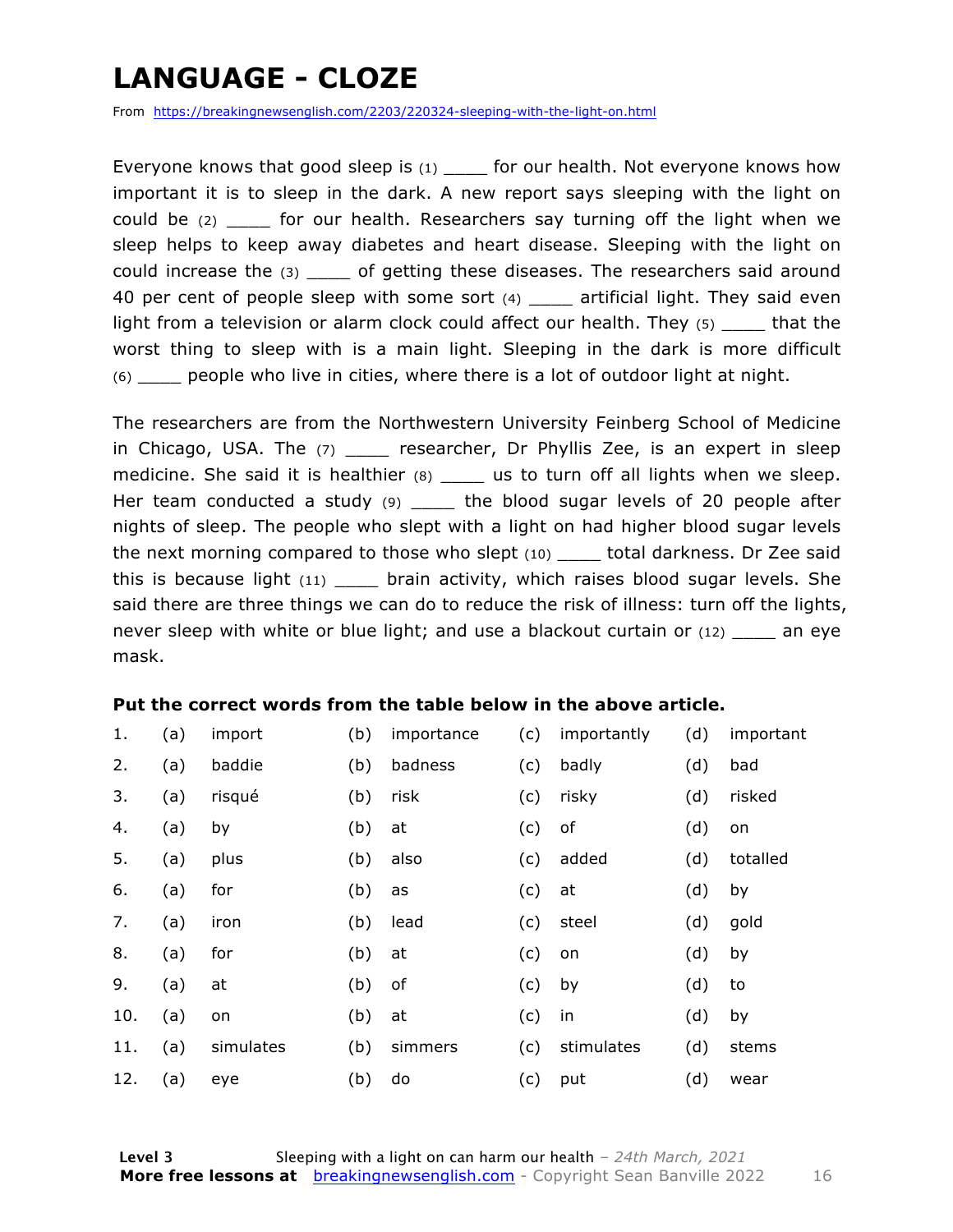### **SPELLING**

From https://breakingnewsenglish.com/2203/220324-sleeping-with-the-light-on.html

#### **Paragraph 1**

- 1. good sleep is moitrpant for our health
- 2. keep away aitedbes
- 3. increase the risk of getting these sssiedea
- 4. some sort of *iariltfcai* light
- 5. the swort thing to sleep with
- 6. a lot of rouotod light at night

#### **Paragraph 2**

- 7. Dr Phyllis Zee is an pxrete
- 8. sleep meiincde
- 9. Her team cdncodetu a study
- 10. light tlsisuatem brain activity
- 11. euercd the risk of illness
- 12. use a blackout atirunc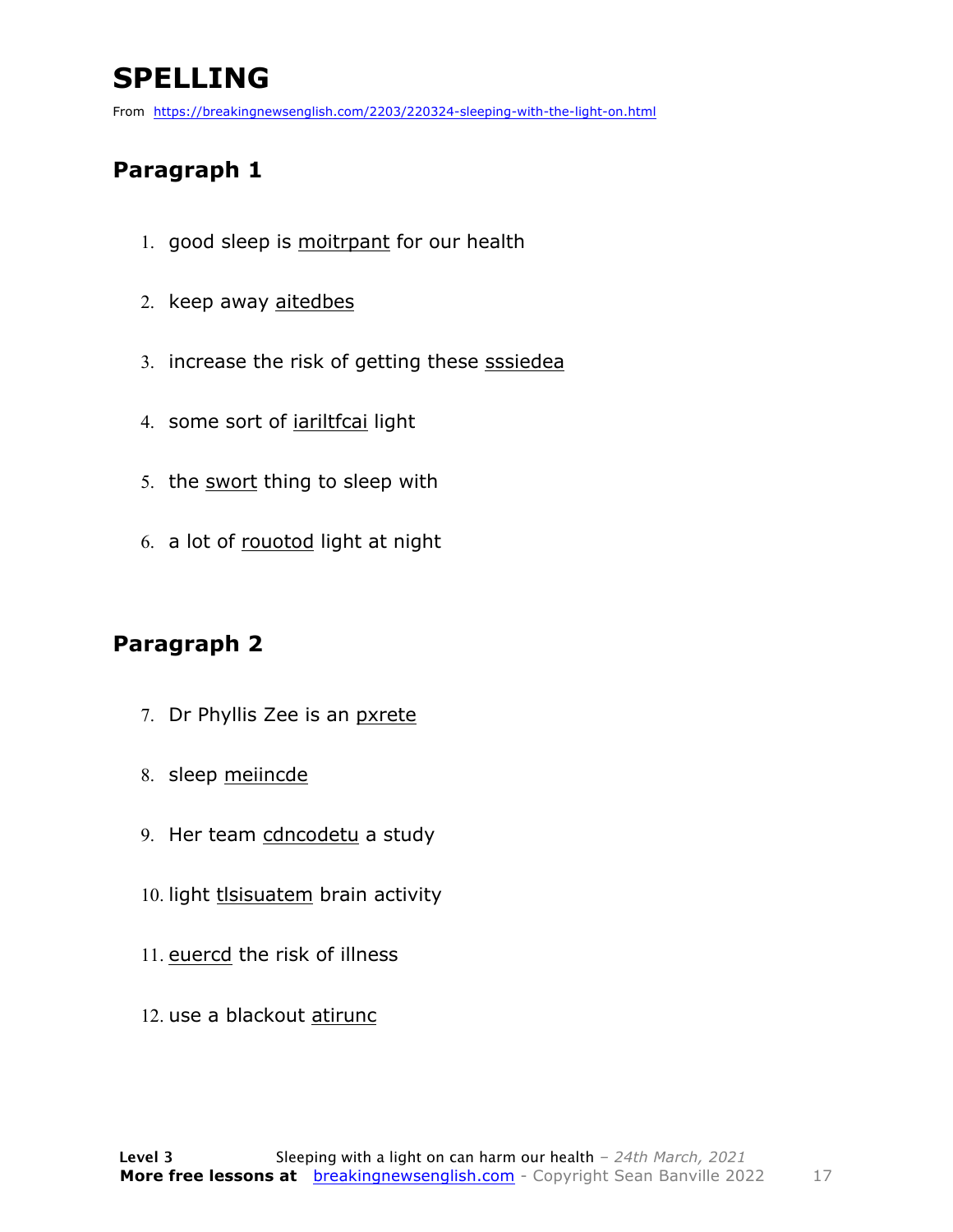### **PUT THE TEXT BACK TOGETHER**

From https://breakingnewsenglish.com/2203/220324-sleeping-with-the-light-on.html

#### **Number these lines in the correct order.**

- ( *1* ) Everyone knows that good sleep is important for our health. Not everyone knows how important it is to sleep
- ( ) who slept with a light on had higher blood sugar levels the next morning compared to those who slept in total
- ( ) with white or blue light; and use a blackout curtain or wear an eye mask.
- ( ) when we sleep. Her team conducted a study of the blood sugar levels of 20 people after nights of sleep. The people
- ( ) clock could affect our health. They added that the worst thing to sleep with is a main light. Sleeping in the dark is
- ( ) sugar levels. She said there are three things we can do to reduce the risk of illness: turn off the lights, never sleep
- ( ) darkness. Dr Zee said this is because light stimulates brain activity, which raises blood
- ( ) researcher, Dr Phyllis Zee, is an expert in sleep medicine. She said it is healthier for us to turn off all lights
- ( ) increase the risk of getting these diseases. The researchers said around 40 per cent of people
- ( ) in the dark. A new report says sleeping with the light on could be bad for our health. Researchers say turning
- ( ) off the light when we sleep helps to keep away diabetes and heart disease. Sleeping with the light on could
- ( ) more difficult for people who live in cities, where there is a lot of outdoor light at night.
- ( ) The researchers are from the Northwestern University Feinberg School of Medicine in Chicago, USA. The lead
- ( ) sleep with some sort of artificial light. They said even light from a television or alarm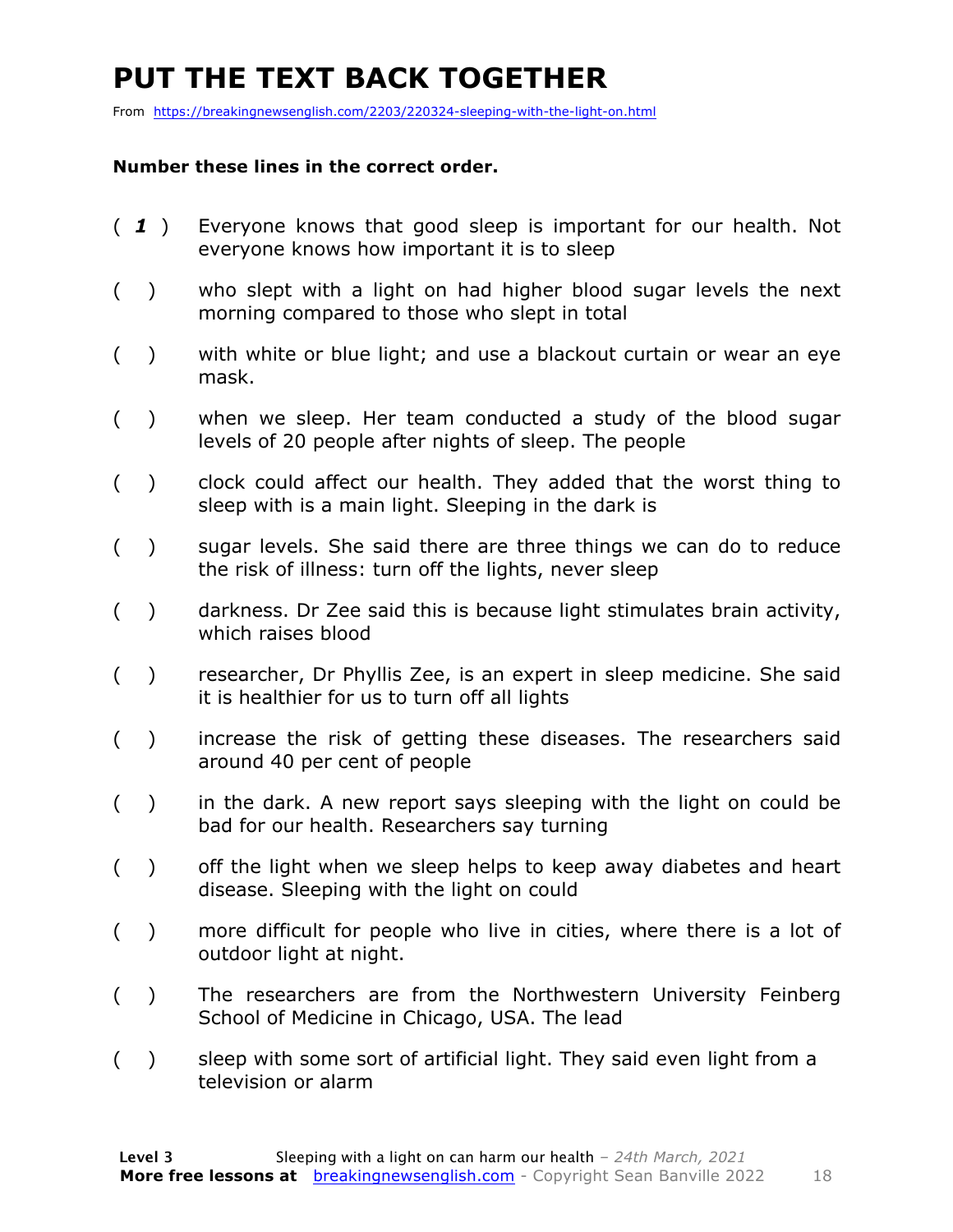#### **PUT THE WORDS IN THE RIGHT ORDER**

From https://breakingnewsenglish.com/2203/220324-sleeping-with-the-light-on.html

1. sleep is that knows Everyone important . good

2. bad . be the with light on could Sleeping

3. getting these increases It diseases . risk the of

4. who for in cities . live difficult More people

5. of light outdoor a lot at There's night .

6. Zee is Dr expert sleep medicine . an in

7. team conducted a of study blood . Her the

8. with slept people on . a The who light

9. do . There can are three we things

10. a a or curtain Use mask . blackout wear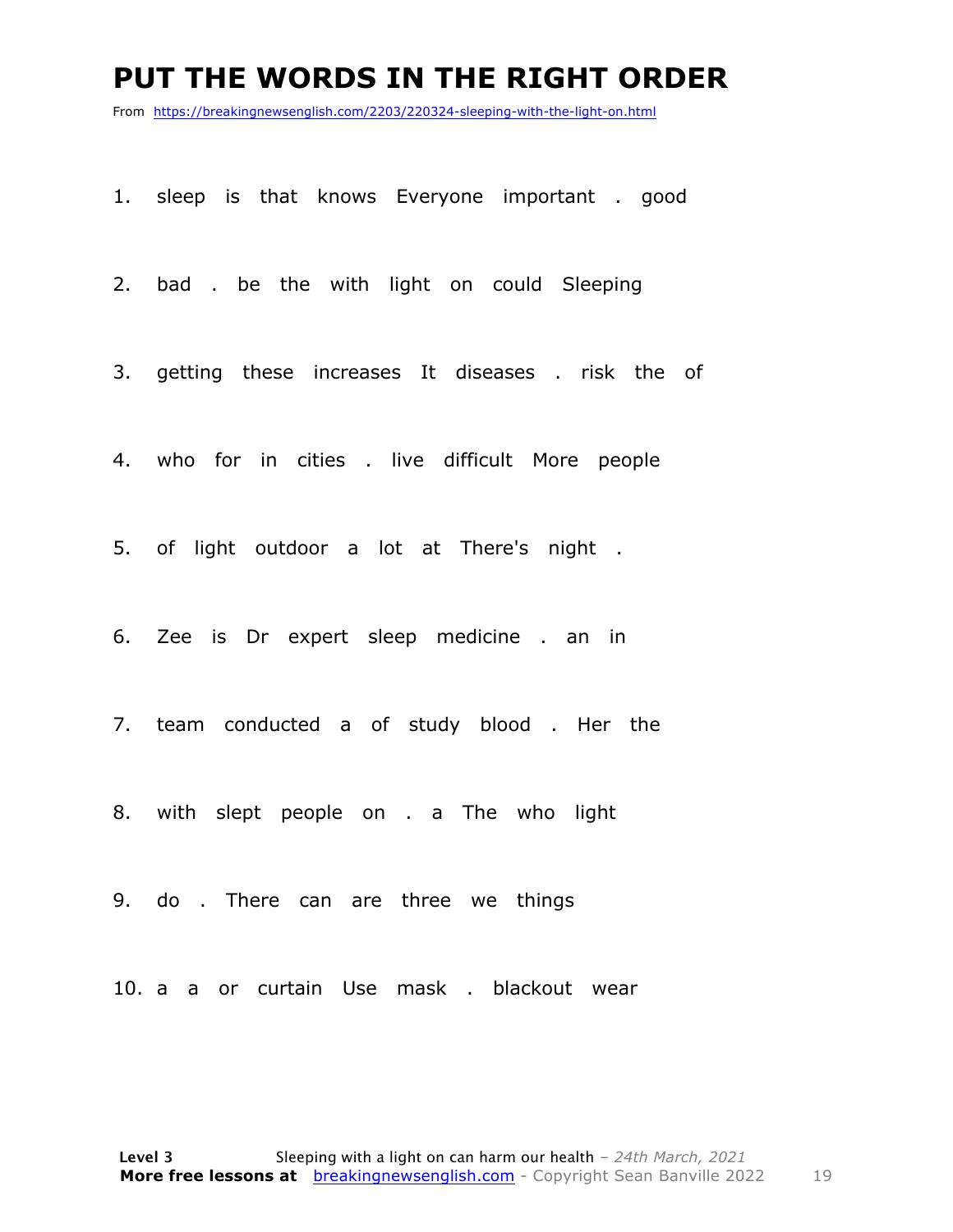### **CIRCLE THE CORRECT WORD (20 PAIRS)**

From https://breakingnewsenglish.com/2203/220324-sleeping-with-the-light-on.html

Everyone knows that *good / goodness* sleep is important for our health. Not everyone knows how important it is to sleep in the *darkly / dark*. A new report says sleeping with the light *in / on* could be *bad / badly* for our health. Researchers say turning off the light when we sleep helps to keep *about / away* diabetes and heart disease. Sleeping with the light on could increase the risk *of / to* getting these diseases. The researchers said around 40 per cent of people sleep with some sort *of / off* artificial light. They said even light from a television or alarm clock could *effect / affect* our health. They added that the worst thing to sleep with is a *main / mainly* light. Sleeping in the dark is more difficult for people who live in cities, where there is a lot of outdoor light *on / at* night.

The researchers *are / be* from the Northwestern University Feinberg School of Medicine in Chicago, USA. The lead researcher, Dr Phyllis Zee, is an *export / expert* in sleep medicine. She said it is healthier for *us / them* to turn off all lights when we sleep. Her team conducted a study *to / of* the blood sugar *levels / rebels* of 20 people after nights of sleep. The people who *slept / sleeping* with a light on had higher blood sugar levels the next morning compared to those who slept *on / in* total darkness. Dr Zee said this is because light stimulates brain *active / activity*, which raises blood sugar levels. She said there are three things we can do to *reduce / deduce* the risk of illness: turn off the lights, never sleep with white or blue light; and use a blackout curtain or wear *an / a* eye mask.

#### **Talk about the connection between each pair of words in italics, and why the correct word is correct.**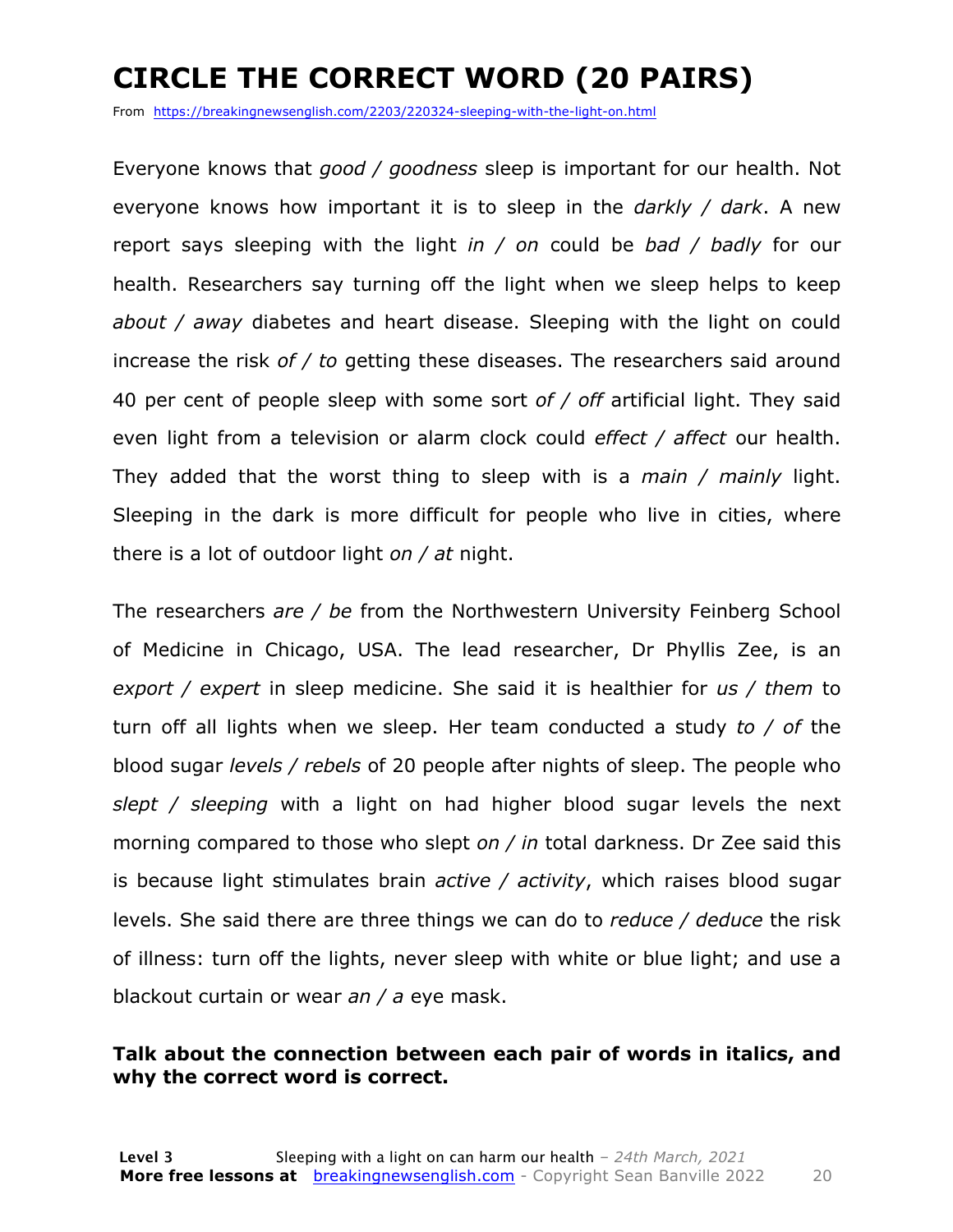### **INSERT THE VOWELS (a, e, i, o, u)**

From https://breakingnewsenglish.com/2203/220324-sleeping-with-the-light-on.html

 $v_r$ ry\_n\_ kn\_ws th\_t g\_\_d sl\_\_p \_s \_mp\_rt\_nt f\_r \_\_r h\_\_lth. N\_t \_v\_ry\_n\_ kn\_ws h\_w \_mp\_rt\_nt \_t \_s t\_  $sl_{p}$  n th d\_rk.  $_{p}$  n\_w r\_p\_rt s\_ys sl\_\_p\_ng w\_th  $th$   $\lceil$   $\lfloor$  ght  $\lfloor$  n c $\lfloor$   $\rfloor$  d b  $\lfloor$  b  $\lfloor$  d f $\lfloor$  r  $\lfloor$   $\lfloor$   $\rfloor$   $\lfloor$   $\lfloor$   $\lfloor$   $\lfloor$   $\lfloor$   $\lfloor$   $\lfloor$   $\lfloor$   $\lfloor$   $\lfloor$   $\lfloor$   $\lfloor$   $\lfloor$   $\lfloor$   $\lfloor$   $\lfloor$   $\lfloor$   $\lfloor$   $\lfloor$   $\lfloor$   $\lfloor$   $\lfloor$  s\_y t\_rn\_ng \_ff th\_ l\_ght wh\_n w\_ sl\_\_p h\_lps t\_  $k_{--}p$   $-w_{-}y$  d<sub>-</sub>b<sub>-</sub>t<sub>-</sub>s  $-$ nd h<sub>--</sub>rt d<sub>-</sub>s<sub>--</sub>s<sub>-</sub>. Sl<sub>--</sub>p<sub>-</sub>ng w<sub>-</sub>th  $th$  l\_ght  $\lfloor n \rfloor$  c\_\_ld  $\lfloor n \rfloor$  ncr $\lfloor s \rfloor$  th  $\lfloor r \rfloor$  r\_sk  $\lfloor f \rfloor$  g\_tt\_ng th\_s\_  $d_s$ <sub>\_s</sub>\_s\_s. Th\_ r\_s\_\_rch\_rs s\_\_d \_r\_\_nd 40 p\_r c\_nt \_f  $p_{--}$ pl\_ sl\_\_p w\_th s\_m\_ s\_rt \_f \_rt\_f\_c\_\_l l\_ght. Th\_y s\_\_d \_v\_n l\_ght fr\_m \_ t\_l\_v\_s\_\_n \_r \_l\_rm cl\_ck  $c$ <sub>\_\_</sub>ld \_ff\_ct \_\_r h\_\_lth. Th\_y \_dd\_d th\_t th\_ w\_rst  $th_n$ g t\_ sl\_p w\_th \_s \_ m\_n l\_ght. Sl\_p\_ng \_n  $th$  d\_rk \_s m\_r\_ d\_ff\_c\_lt f\_r p\_\_pl\_ wh\_ l\_v\_ \_n  $c_t$ <sub>\_s</sub>, wh\_r\_ th\_r\_ \_s \_ l\_t \_f \_\_td\_\_r l\_ght \_t n\_ght.

Th\_ r\_s\_\_rch\_rs \_r\_ fr\_m th\_ N\_rthw\_st\_rn \_n\_v\_rs\_ty  $F_{--}nb_{--}rg$   $Sch_{--}l$   $_f$   $M_d_c_c_n$   $_n$   $Ch_c_g$ ,  $_S_$ . Th  $l_d$  r\_s\_\_rch\_r, Dr Phyll\_s  $Z_{-1}$ , \_s \_n \_xp\_rt \_n  $sl\_p$   $m_d$   $c_n$ .  $Sh$   $s_d$   $t$   $t$   $s$   $h$   $th$ t\_rn \_ff \_ll l\_ghts wh\_n w\_ sl\_\_p. H\_r t\_\_m c\_nd\_ct\_d \_ st\_dy \_f th\_ bl\_\_ d s\_g\_r l\_v\_ls \_f 20 p\_\_pl\_ \_ft\_r n\_ghts \_f sl\_\_p. Th\_ p\_\_pl\_ wh\_ sl\_pt w\_th \_ l\_ght \_n h\_d h\_gh\_r bl\_\_d s\_g\_r l\_v\_ls th\_ n\_xt m\_rn\_ng c\_mp\_r\_d t\_ th\_s\_ wh\_ sl\_pt \_n t\_t\_l d\_rkn\_ss. Dr  $Z_{--}$  s\_\_d th\_s \_s b\_c\_\_s\_ l\_ght st\_m\_l\_t\_s br\_\_n \_ct\_v\_ty, wh\_ch r\_\_s\_s bl\_\_d s\_g\_r l\_v\_ls. Sh\_ s\_\_d  $th_r$ <sub>\_r\_</sub>  $tr$ <sub>\_r</sub> thr<sub>\_\_</sub> th\_ngs w\_ c\_n d\_ t\_ r\_d\_c\_ th\_ r\_sk  $_f$   $\lfloor$ IIn\_ss: t\_rn  $\lfloor$ ff th\_ I\_ghts, n\_v\_r sI\_\_p w\_th  $wh_t$  \_r bl\_\_ l\_ght; \_nd \_s\_ \_ bl\_ck\_\_t c\_rt\_\_n \_r  $W_{--}r_{-}n_{-}y_{-}m_{-}sk.$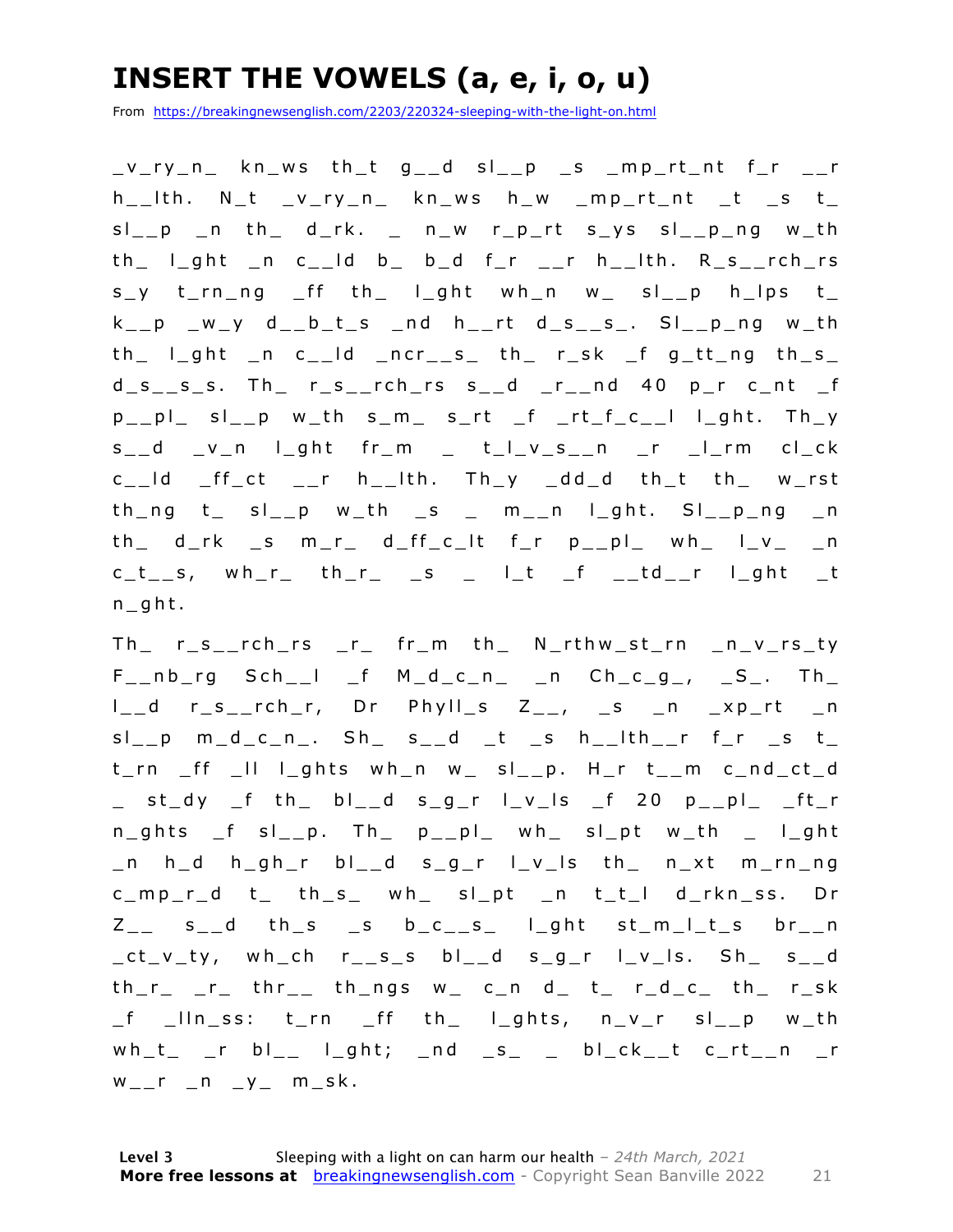#### **PUNCTUATE THE TEXT AND ADD CAPITALS**

From https://breakingnewsenglish.com/2203/220324-sleeping-with-the-light-on.html

everyone knows that good sleep is important for our health not everyone knows how important it is to sleep in the dark a new report says sleeping with the light on could be bad for our health researchers say turning off the light when we sleep helps to keep away diabetes and heart disease sleeping with the light on could increase the risk of getting these diseases the researchers said around 40 per cent of people sleep with some sort of artificial light they said even light from a television or alarm clock could affect our health they added that the worst thing to sleep with is a main light sleeping in the dark is more difficult for people who live in cities where there is a lot of outdoor light at night

the researchers are from the northwestern university feinberg school of medicine in chicago usa the lead researcher dr phyllis zee is an expert in sleep medicine she said it is healthier for us to turn off all lights when we sleep her team conducted a study of the blood sugar levels of 20 people after nights of sleep the people who slept with a light on had higher blood sugar levels the next morning compared to those who slept in total darkness dr zee said this is because light stimulates brain activity which raises blood sugar levels she said there are three things we can do to reduce the risk of illness turn off the lights never sleep with white or blue light and use a blackout curtain or wear an eye mask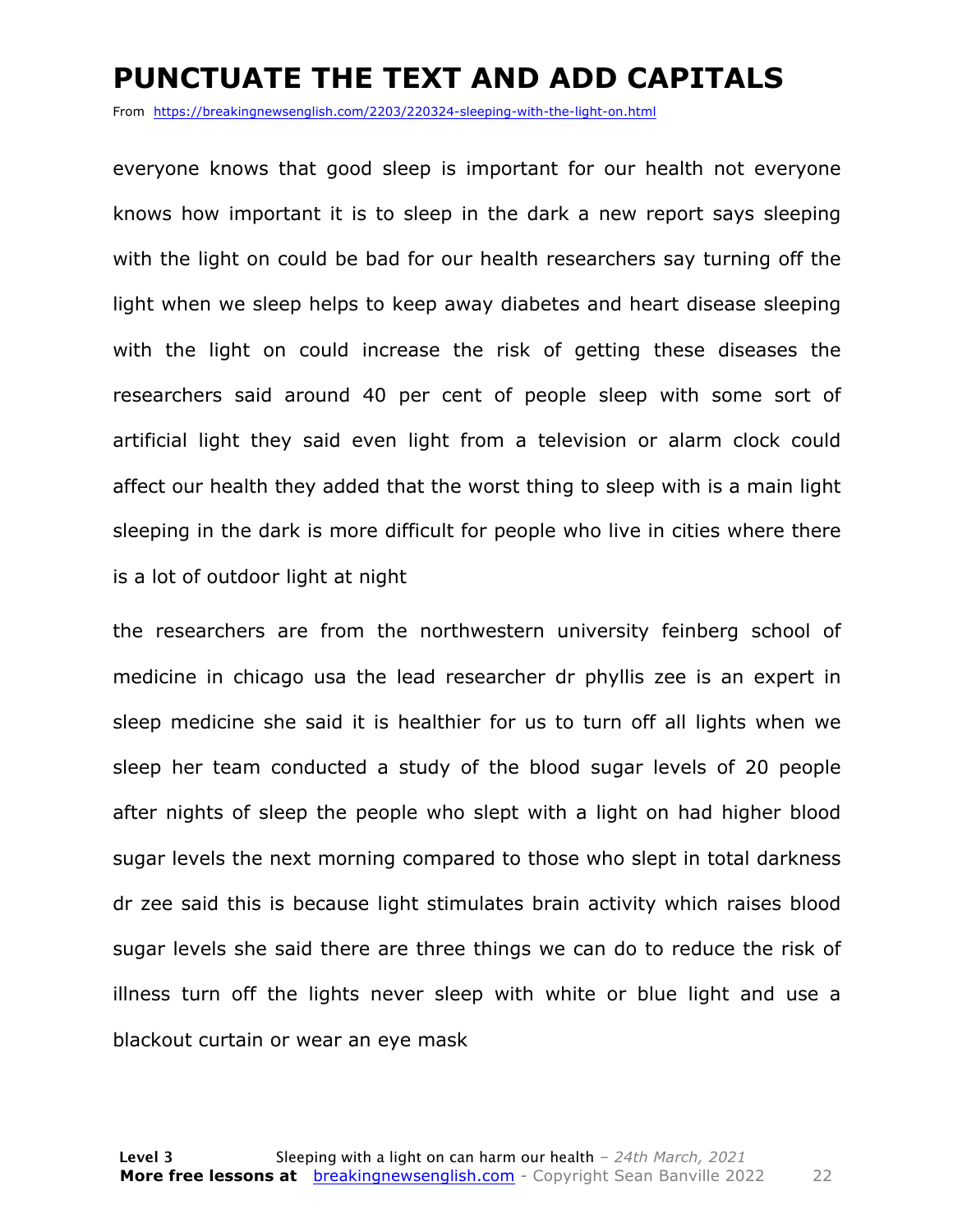## **PUT A SLASH ( / ) WHERE THE SPACES ARE**

From https://breakingnewsenglish.com/2203/220324-sleeping-with-the-light-on.html

Everyoneknowsthatgoodsleepisimportantforourhealth.Noteveryon eknowshowimportantitistosleepinthedark.Anewreportsayssleeping withthelightoncouldbebadforourhealth.Researcherssayturningoffth elightwhenwesleephelpstokeepawaydiabetesandheartdisease.Slee pingwiththelightoncouldincreasetheriskofgettingthesediseases.The researcherssaidaround40percentofpeoplesleepwithsomesortofartifi ciallight.Theysaidevenlightfromatelevisionoralarmclockcouldaffect ourhealth.Theyaddedthattheworsethingtosleepwithisamainlight.Sl eepinginthedarkismoredifficultforpeoplewholiveincities,wherethere isalotofoutdoorlightatnight.TheresearchersarefromtheNorthwester nUniversityFeinbergSchoolofMedicineinChicago,USA.Theleadresea rcher,DrPhyllisZee,isanexpertinsleepmedicine.Shesaiditishealthierf orustoturnoffalllightswhenwesleep.Herteamconductedastudyofthe bloodsugarlevelsof20peopleafternightsofsleep.Thepeoplewhoslept withalightonhadhigherbloodsugarlevelsthenextmorningcomparedt othosewhosleptintotaldarkness.DrZeesaidthisisbecauselightstimul atesbrainactivity,whichraisesbloodsugarlevels.Shesaidtherearethr eethingswecandotoreducetheriskofillness:turnoffthelights,neversle epwithwhiteorbluelight;anduseablackoutcurtainorwearaneyemask.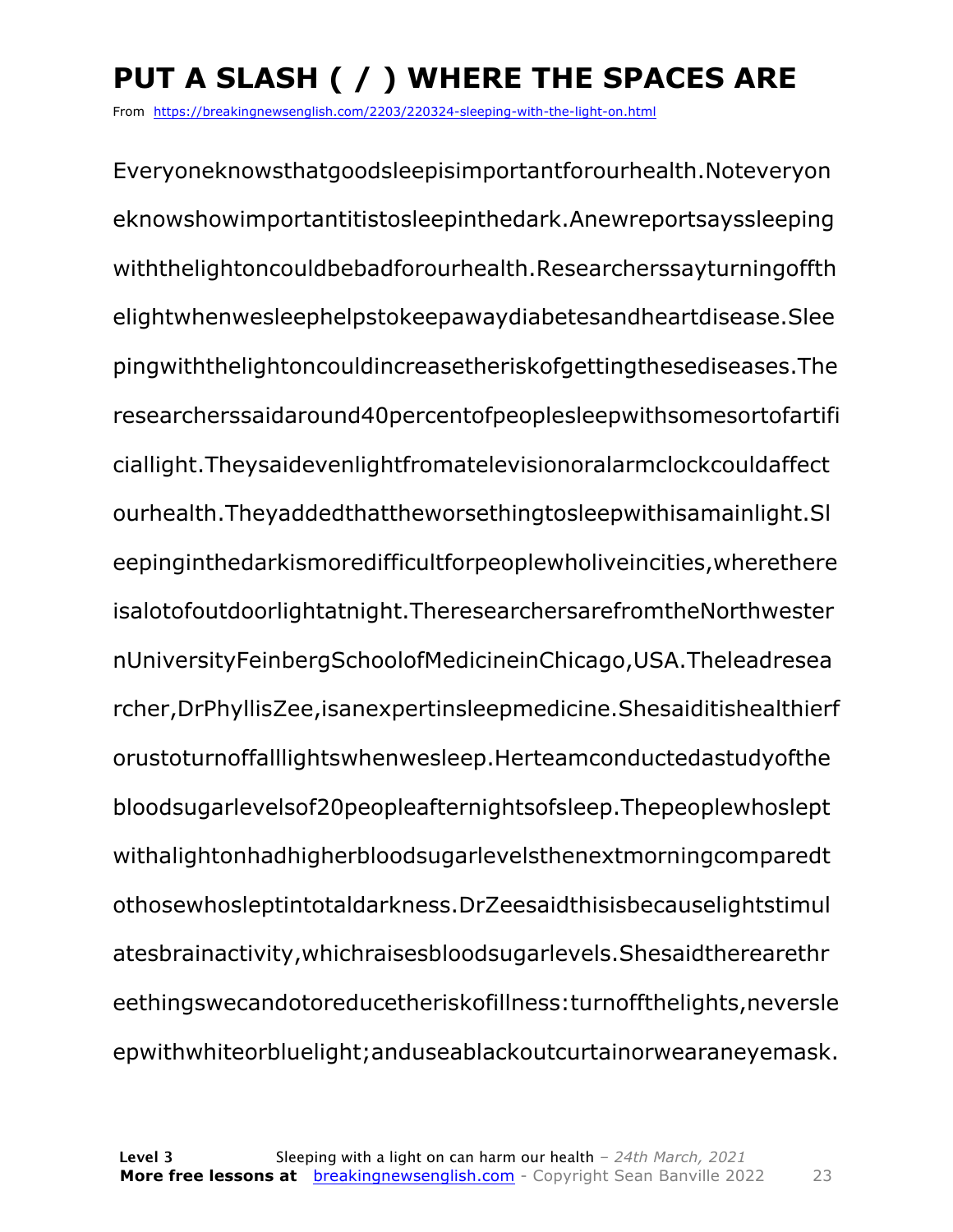### **FREE WRITING**

From https://breakingnewsenglish.com/2203/220324-sleeping-with-the-light-on.html

Write about sleeping for 10 minutes. Comment on your partner's paper.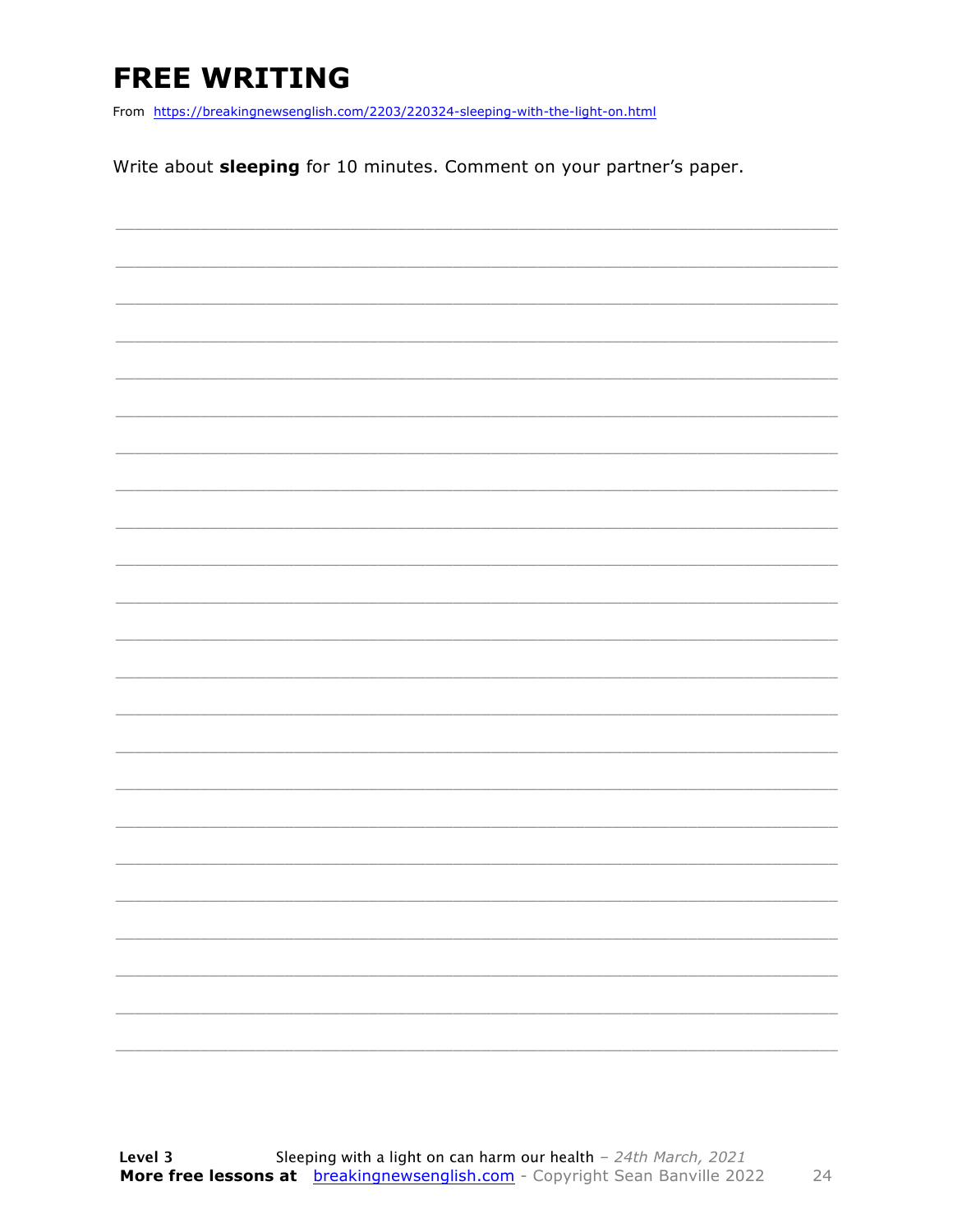### **ACADEMIC WRITING**

From https://breakingnewsenglish.com/2203/220324-sleeping-with-the-light-on.html

We should never sleep with any light on. Discuss.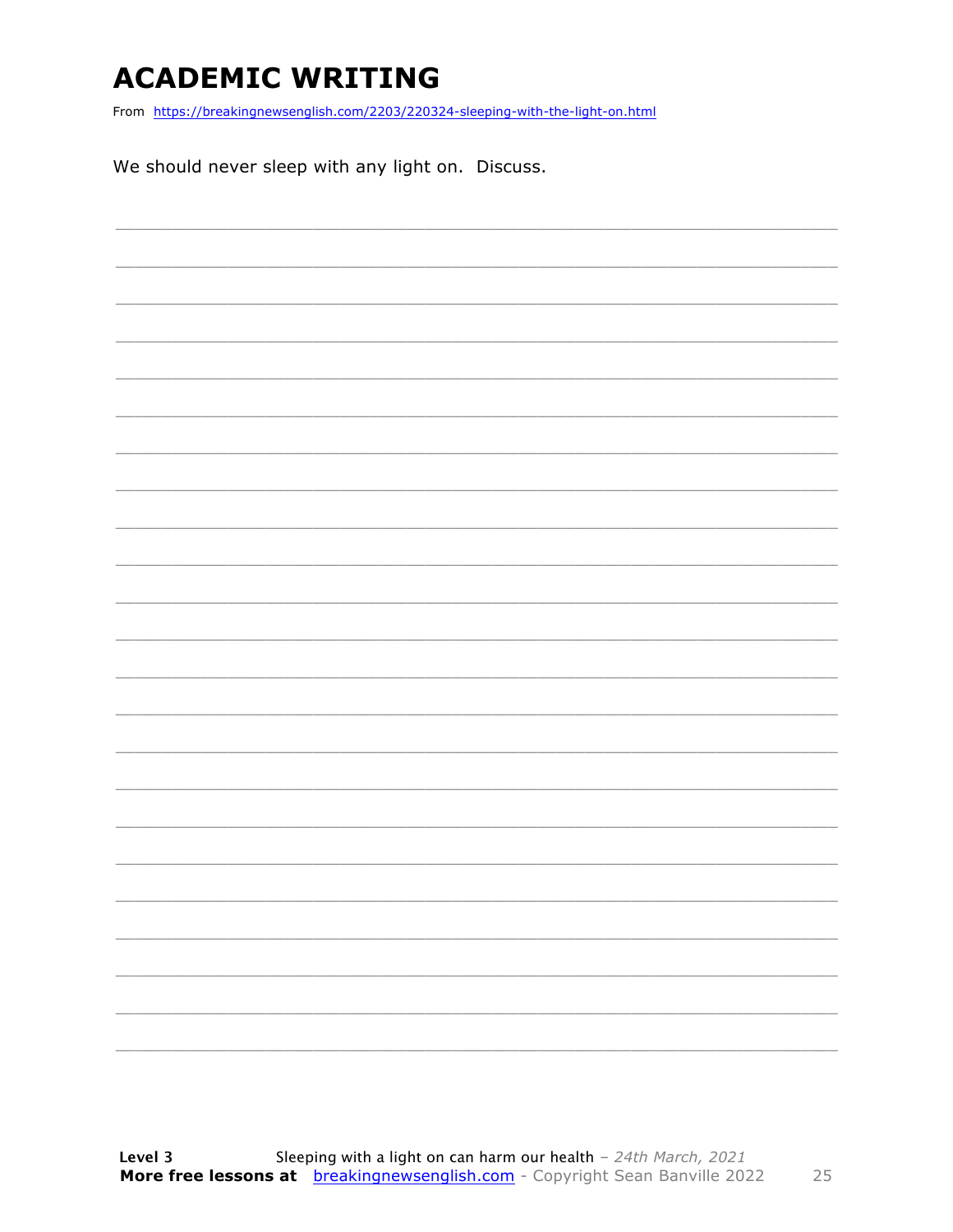#### **HOMEWORK**

**1. VOCABULARY EXTENSION:** Choose several of the words from the text. Use a dictionary or Google's search field (or another search engine) to build up more associations / collocations of each word.

**2. INTERNET:** Search the Internet and find out more about this news story. Share what you discover with your partner(s) in the next lesson.

**3. SLEEPING:** Make a poster about sleeping. Show your work to your classmates in the next lesson. Did you all have similar things?

**4. EDUCATION:** Write a magazine article about schools teaching children about sleeping without a light on. Include imaginary interviews with people who are for and against this.

Read what you wrote to your classmates in the next lesson. Write down any new words and expressions you hear from your partner(s).

**5. WHAT HAPPENED NEXT?** Write a newspaper article about the next stage in this news story. Read what you wrote to your classmates in the next lesson. Give each other feedback on your articles.

**6. LETTER:** Write a letter to an expert on sleeping. Ask him/her three questions about it. Give him/her three of your ideas on how to sleep well. Read your letter to your partner(s) in your next lesson. Your partner(s) will answer your questions.